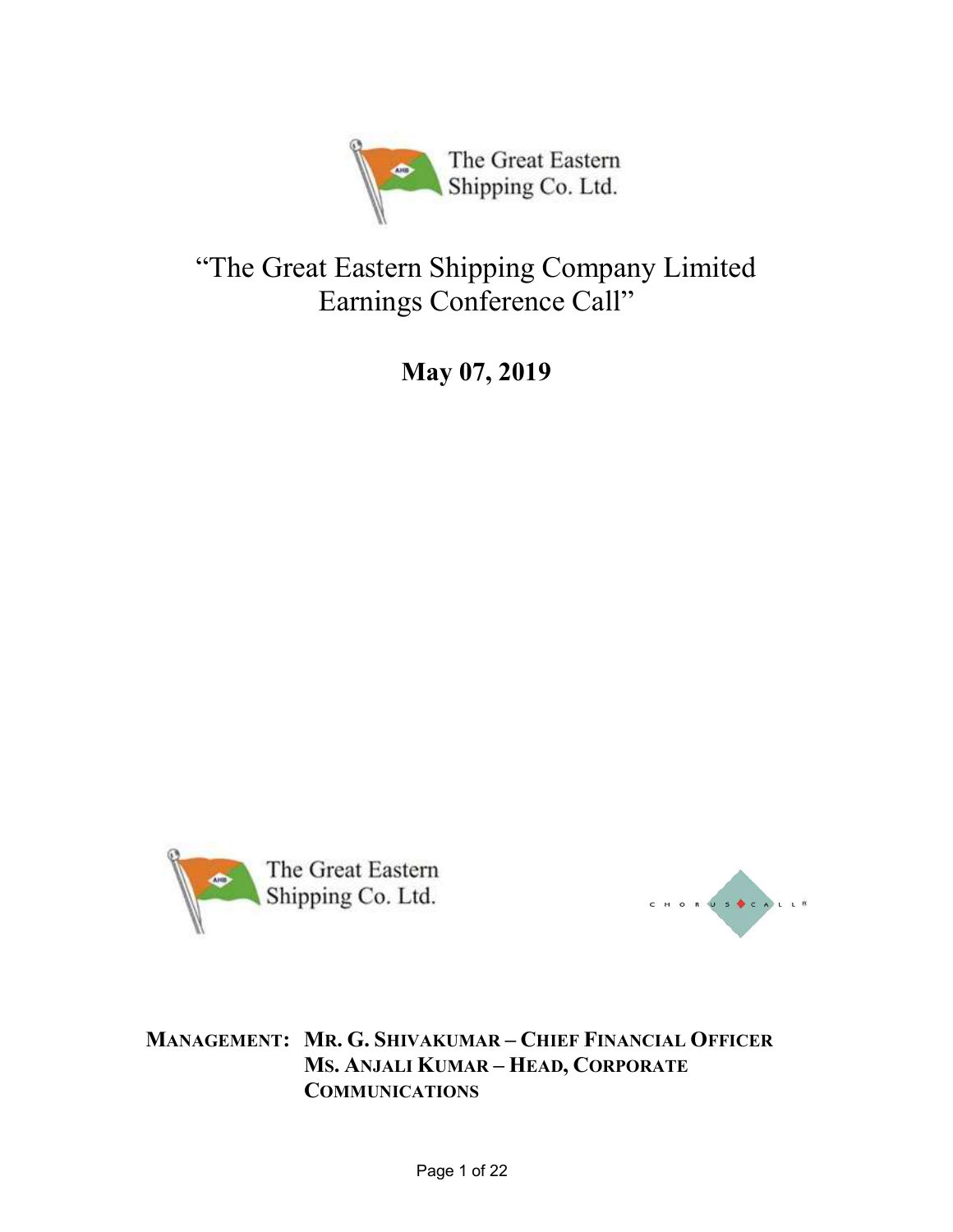

| Moderator:     | Good evening, ladies and gentlemen. Thank you for standing by. Welcome to GE Shipping<br>Earnings Conference Call on declaration of its financial results for the quarter ended and year<br>ended March 31, 2019. At this moment, all participant lines are in the listen-only mode. Later,<br>we will conduct a question-and-answer session. At that time, if you have a question, please press<br>"" and '1'. Should you need assistance during the conference call, please signal an operator by<br>pressing '*' then '0' touchtone phone. Please note that this conference is being recorded. I now<br>hand the conference over to Ms. Anjali Kumar - Head of Corporate Communications at The<br>Great Eastern Shipping Company Limited to start the proceedings. Thank you and over to, Ms.<br>Kumar.                                                                                                                                                                                                                                                                                                                                                                                                                                                         |
|----------------|--------------------------------------------------------------------------------------------------------------------------------------------------------------------------------------------------------------------------------------------------------------------------------------------------------------------------------------------------------------------------------------------------------------------------------------------------------------------------------------------------------------------------------------------------------------------------------------------------------------------------------------------------------------------------------------------------------------------------------------------------------------------------------------------------------------------------------------------------------------------------------------------------------------------------------------------------------------------------------------------------------------------------------------------------------------------------------------------------------------------------------------------------------------------------------------------------------------------------------------------------------------------|
| Anjali Kumar:  | Thank you. Good evening, everybody. Thank you for logging-on to our call. I hope all of you<br>have received the results which were out late evening yesterday. And you had enough time to go<br>through it, so I would now hand over the call to our $CFO - Mr$ . Shivakumar to take us through<br>the proceedings.                                                                                                                                                                                                                                                                                                                                                                                                                                                                                                                                                                                                                                                                                                                                                                                                                                                                                                                                               |
| G. Shivakumar: | Good afternoon, everyone. And welcome. Let's go through the results. This year has been a wild<br>ride for the profit and loss account, thanks to both exchange rate fluctuations and tanker market<br>movements. And it reflects in the pattern of our results. Our profit loss account is affected by two<br>major exposures, the spot tanker market and the dollar rupee exchange rate.<br>Let's look at tanker rates first, especially crude tankers. Our Press Release shows our average<br>TCYs, in this you can see that the crude tankers earned less than \$11,000 on average in H1 FY19.<br>And almost doubled to \$21,000 on average in H2. Product tanker TCYs also improved<br>significantly from about \$12,500 a day to about \$15,800 per day, increase of more than 25%.<br>On currency, the rupee depreciated by more than Rs. 7 in H1 and then clawed back about Rs. 3<br>in the second half. The exchange rate impact for H1 was a negative Rs. 400 crores plus, and in<br>H2 was a positive Rs. 300 crores. So overall, the P & L showed a loss in excess of Rs. 400 crores<br>in the first half, and we pulled back most of it in the second half, ending with small loss of about<br>Rs. 20 crores on a standalone basis for the full year. |
|                | This is the first standalone loss that we are declaring since 1984. However, the business actually<br>did slightly better than it did in FY18, where we had a profit again due to some of the exchange<br>rate impacts. Year-on-year crude and dry bulk TCYs FY19 were actually a little better than FY18.<br>And product tanker TCYs were a little bit worse. So overall the business actually did a little better<br>than in the previous year.                                                                                                                                                                                                                                                                                                                                                                                                                                                                                                                                                                                                                                                                                                                                                                                                                  |
|                | Now, looking at asset prices. During the quarter, bulker prices moved down between 5% and<br>10%, reflecting what is happening in the freight markets. Product tanker prices also dropped<br>around 5% in the quarter. And on the other side, we saw crude tanker prices move up between<br>3% and 10%, and moving up more for the older ships. The general view on the outlook seems to<br>be much more positive across the board for tankers. Our standalone net asset value moved up by                                                                                                                                                                                                                                                                                                                                                                                                                                                                                                                                                                                                                                                                                                                                                                         |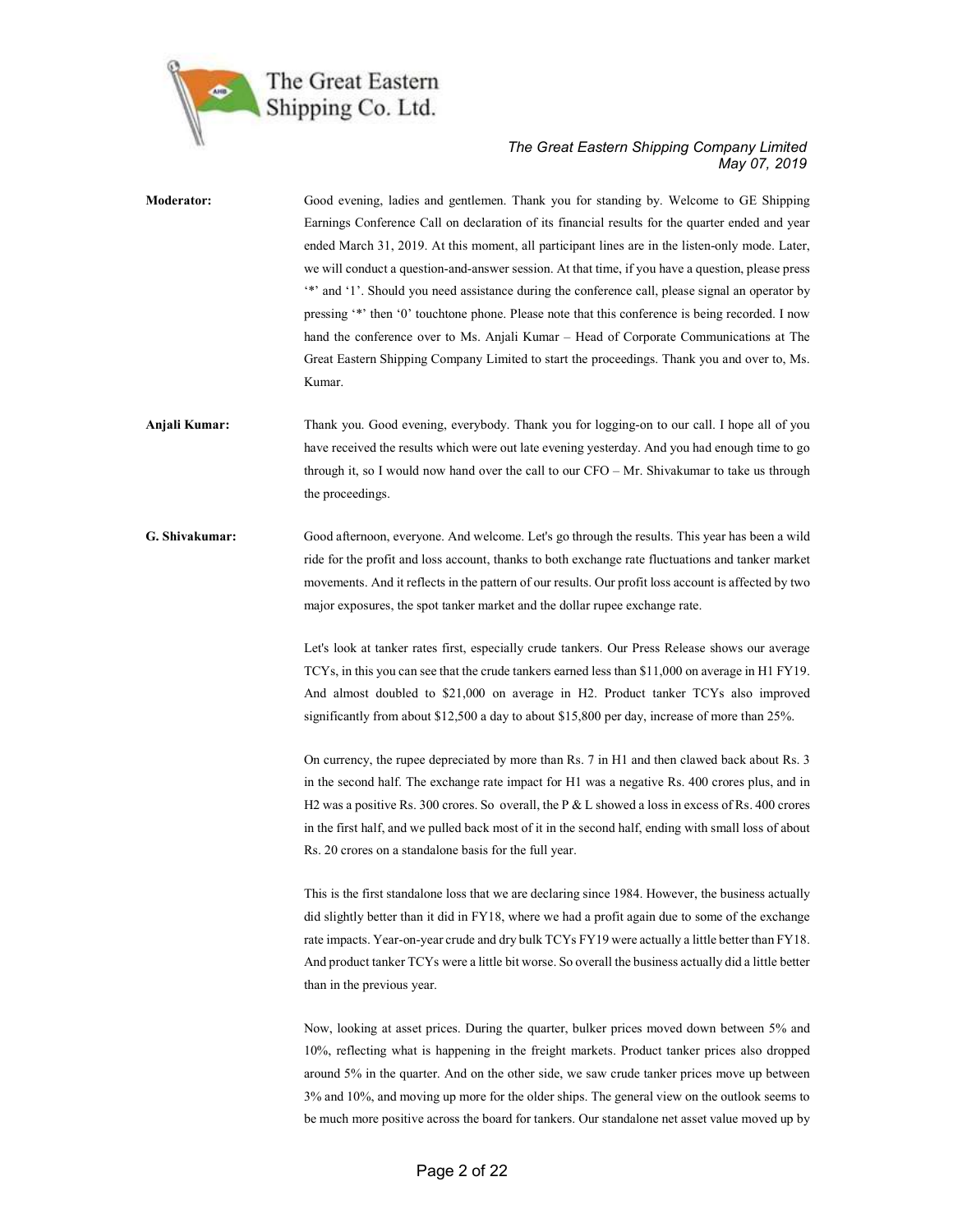

about Rs. 7 per share to about Rs. 374, including offshore where asset values have remained unchanged, the consolidated NAV range remains in the Rs. 430 to Rs. 460 range.

Coming to how the freight markets have performed. Crude and product markets continue the strength of the previous quarter, but they weakened into the new financial year, that's into April. U.S. crude exports grew quite spectacularly in Q1 of 2019, increasing about 1.2 million barrels a day for the quarter year-on-year. While U.S. crude imports dropped by about 700,000 barrels per day, Chinese crude inputs grew by about the same number, about 800,000 barrels per day.

The crude tanker fleet grew by over 2% in the first quarter, much as we had anticipated. But rates remained strong because of the strong ton mile impact of U.S. crude oil exports. Current rates, however, are down to somewhere in the teens across the board. And Aframaxes are probably doing a little better than the larger size crude tankers.

With ordering slowing down significantly, the order book for crude tankers currently stands just over 10%. On the product tanker sector, the fleet has grown by about 1.5% during the quarter. But rates remain reasonable in the low to mid-teens. The order book stands at historically low level of about 7%.

The positive surprise for the quarter came from the LPG freight markets. Which saw VLGC rates going up from less than \$10,000 per day in February to about \$40,000 per day in April. Prices of LPG in Asia had moved up in line with crude oil prices, but the LPG prices in USA remained low. And this opened up the arbitrage trade. As a result, U.S. exports picked up significantly in the first four months of 2019, up 3 million tons year-on-year, an increase of 36%. Unfortunately, our VLGCs are on time charter, and so we are unable to take advantage of those rates. We have one MGC which is on the spot market, but the full effect hasn't come through to the MGC market yet.

The gas carrier fleet has grown by about 1% in the quarter, and the order book stands at around 11%. On the dry bulk side, the impact of the Vale accident is still being felt in the dry bulk freight market, especially in Capesizes. However, we still haven't felt the full impact because Brazilian miners seem to be drawing down from stocks to export. We expect net-net that Brazilian iron ore trade may drop by about 40 million tons overall in 2019.

We had some hopes that Australian mines may be able to compensate for some of this, but they themselves have faced some challenges with the weather affecting the export infrastructure. The fleet growth has not been as high as in the tanker business, at about 0.7% in Q1. And this sector has seen significantly more scrapping, and the run rate of scrapping is at about 1.5% to 2% for the full year.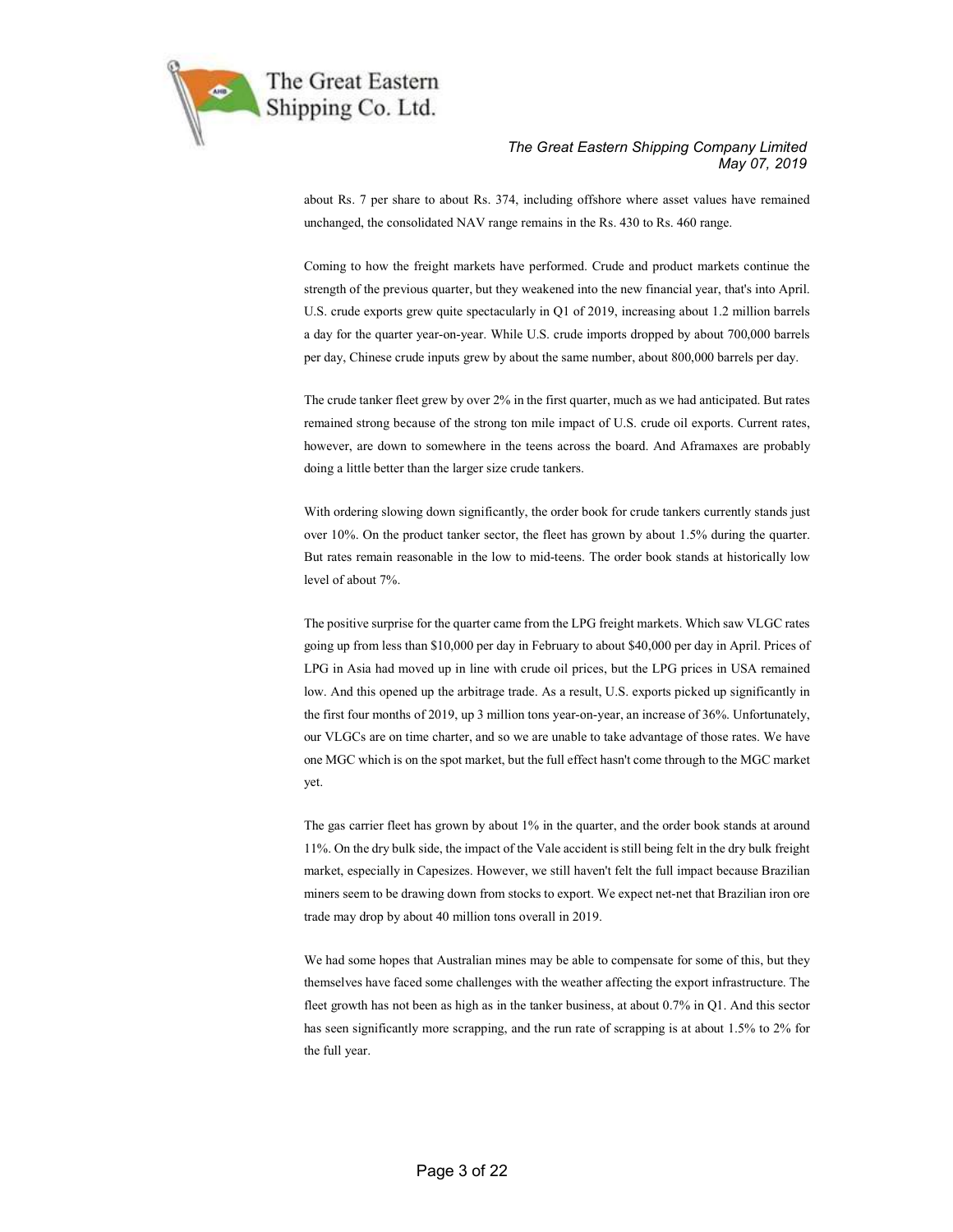

The order book currently stands at 11.5% and the sector has seen some strong ordering activity for the larger sizes, backed by long-term contracts. Overall, we expect net fleet growth could be in the region of 2% to 3% for the dry bulk fleet.

The offshore market continues to be challenging, though the strength in oil prices hopefully should result in some improvements. We have obtained a long-term contract of five years for one of our PSVs in the Indian market. All our assets currently have contracts, of these assets one ROV support vessel, one 80-ton anchor handler and two MPSSVs have potential repricing in this FY. The spot market in the North Sea has picked up significantly and is currently paying in excess of \$20,000 per day in the spot market. On the Jackup Rig side, all our assets have contracts. Our rig, Chitra, which came off contract, will go into her new contract in this month.

The market is taking its toll on the fleet. 40 Jackups were reported to have been removed from the fleet in calendar 2018, and a further four have been removed in 2019 till date.

As we reported earlier, we have sold our oldest VLGC, the Jag Vishnu, and we will be delivering her to the buyers this week.

In shipping, we continue to have a large spot exposure of close to 90% for this financial year, and we are keeping this open because we expect that there will be significant turmoil in the market in Q4 ahead of the IMO 2020 rule kicking in.

With that, I come to the end of my statement. And we are happy to take your questions and have a discussion on the market outlook.

Moderator: Thank you very much. We will begin the question-and-answer session. First question is from the line of Vaibhav Badjatia from HNI Investments. Please go ahead.

Vaibhav Badjatia: Just have one question. So, because of this Iran sanctions, Iran has threatened to close its waters. So just wanted to understand the impact on the industry and our company as such, if that eventually happens?

G. Shivakumar: So, for us specifically as a company, this doesn't make a difference because we were not trading Iran for many years now. On the industry, it should be overall positive, so long as that oil gets replaced. Now, if this gets replaced with U.S. crude oil, then it's good for ton mile demand, and that's good for the tanker market. If it gets replaced by Middle Eastern oil, then it's no change. So, overall, it's okay for the business we expect, if anything, it should have a positive impact. On the supply side, there are Iranian ships which will not be able to carry cargo now, and therefore those ships will go out of circulation. So that's how we see the impact of the Iran sanctions playing out.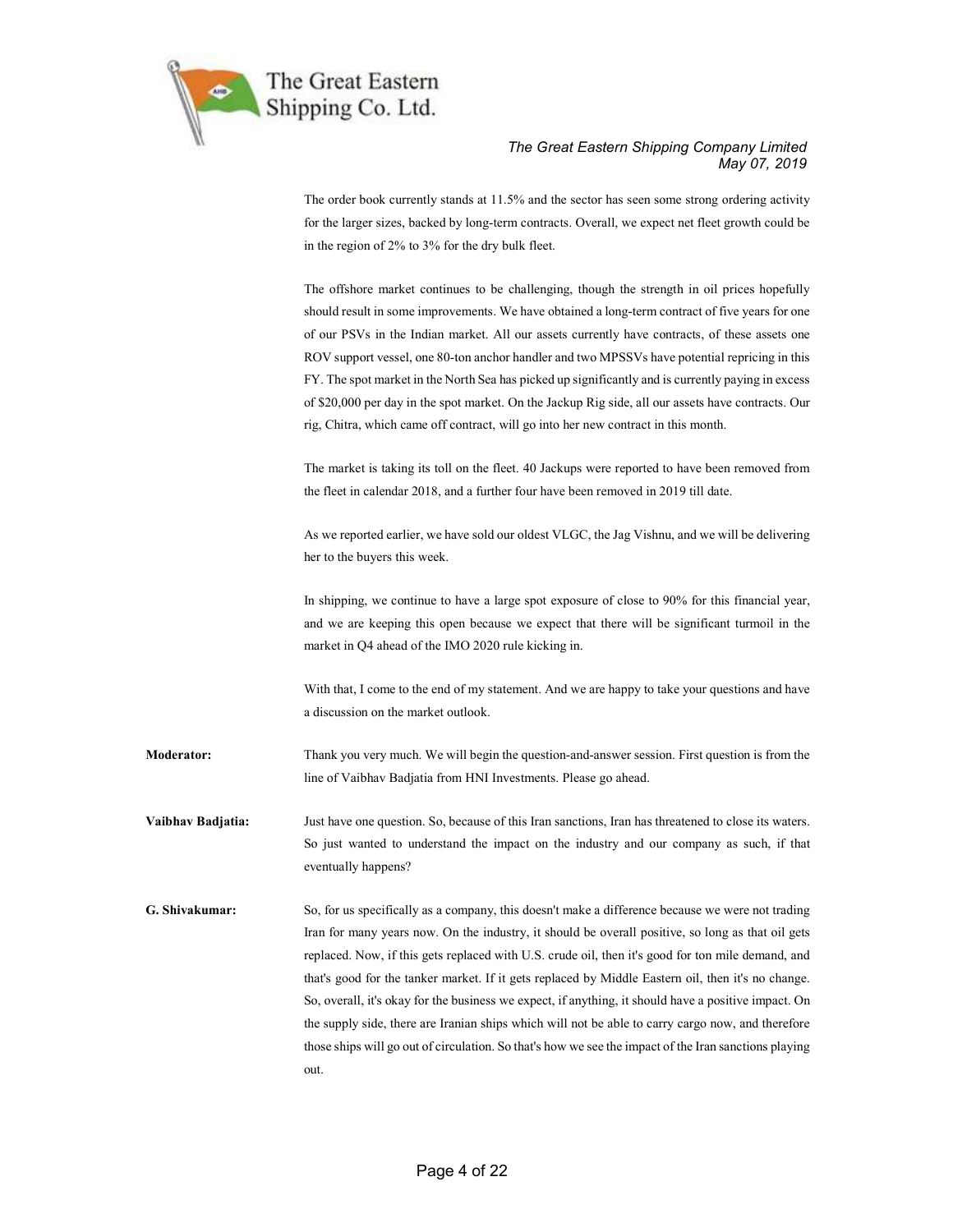

Moderator: Thank you. The next question is from the line of Neerav Shah from GeeCee Investments. Please go ahead.

Neerav Shah: A few questions, sir. Firstly, for the vessels where we are not installing scrubbers, what is the docking schedule for them, where they will go for the cleaning of fuel tank so that we can come to know the revenue loss for each quarter if you already have that schedule? And generally, on the industry front, I mean, say more than 97% - 98% of the vessels are not installing scrubbers. So how much of that supply will it be taken away from the market? Because the panic will happen, I mean, all the companies will try and postpone as much as possible this schedule, so how do you see that even playing out in terms of how the rates will behave?

G. Shivakumar: Okay, interesting questions. Thank you. The first thing I want to clarify is that the ships which don't have scrubber installations don't need to go for a docking. Basically, you have to clean your fuel tanks which have the residue of high sulfur fuel oil and prepare them to now take low sulfur fuel oil, which may be heavy fuel oil or it can be gas oil. That cleaning has to be done and that can be done on the run while afloat. Some cases the position of the tanks may not permit this to be done on the run, and therefore the ship may have to stand in one place while it's getting done. But in no case do you actually need to go into a dock in order to do the cleaning. The maximum that can happen is that you have to take a few days off-hire in order to do this. So, we have three to four tanks on every single ship, the schedule will be that you start cleaning your tanks. Now, what are we looking to optimize? We are trying to maximize our capability to use high sulfur fuel oil till the last possible day, that is 31st of December, because low sulfur fuel or gas oil costs more. And therefore we will try to keep the cleaning of the tanks till the last possible moment. Again, we will have to keep practical considerations here because you may be in the middle of the ocean when you have to change fuels on 31st of December and you can't do that switchover suddenly. So we will clean our tanks one by one. We will start doing that probably from June, July, and depending on whether we are near a convenient port, etc, because ,once you finish cleaning all your tanks you have to discharge the residue which is being cleaned out of your tank -that has to go out somewhere. So, we are scheduling it and we will do that over the period of six months, starting from June

Neerav Shah: Okay. So, the vessels which are clean, say in July or August, the re-pricing will not happen, I mean, that you will have to take a hit for that time period?

G. Shivakumar: Let's just take an example of one ship. There are four tanks on the ship, the total capacity -- and I am going to just oversimplify it a little bit. So there are four tanks on a ship, each with 500 tons capacity. Okay, so what we will do, and just as an example, is you clean out two of the tanks and then you run with only two tanks, so you have reduced your fuel capacity by 1,000 tons. Or you clean out one tank in June, one tank in July-August, one tank in September, one tank in November. Or we may even say we will clean three tanks up to end of December and till 31st of December you use from that one remaining dirty tank, you keep using the dirty fuel oil, the old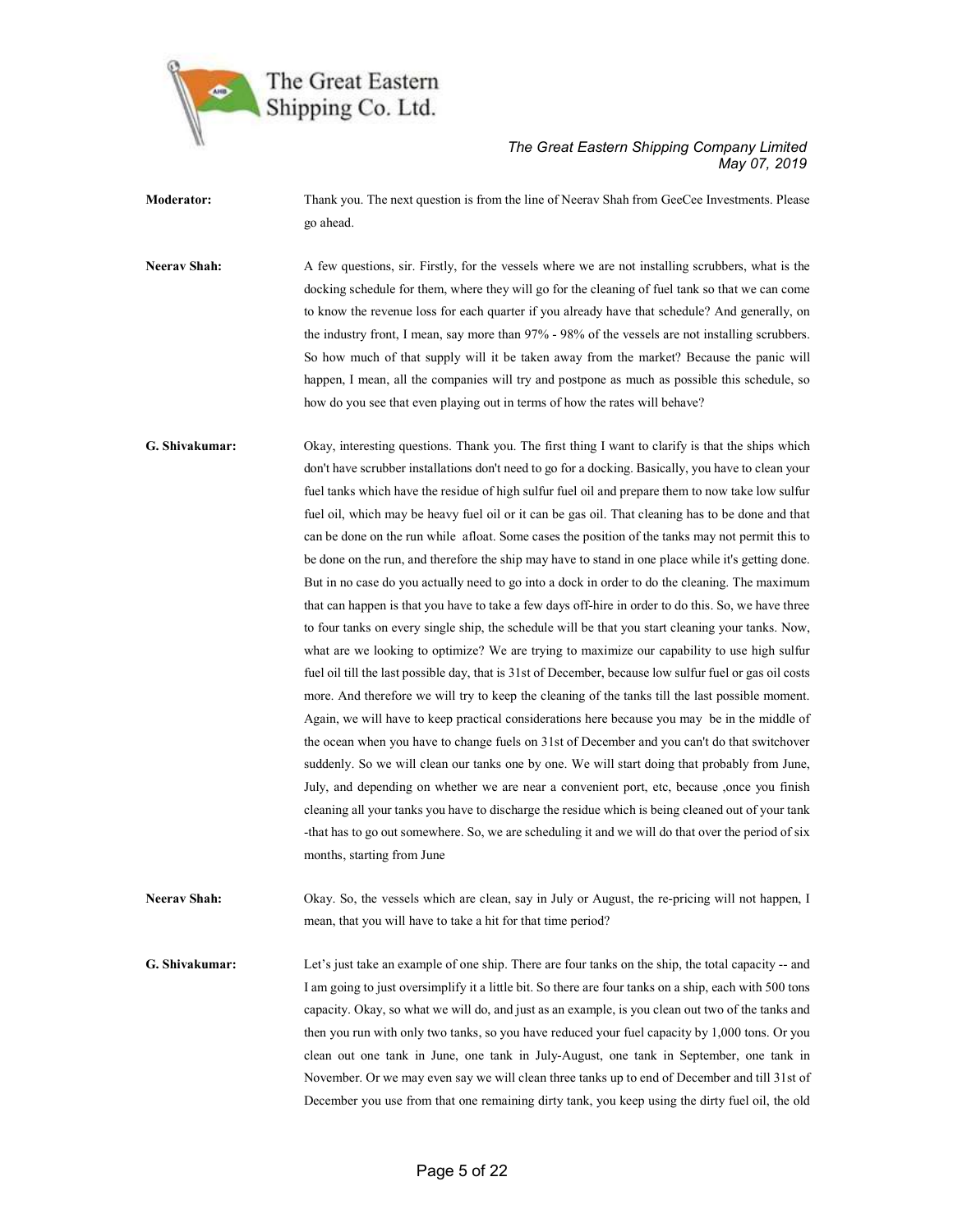

fuel oil. And then on 1st of January we switch over seamlessly to the other three tanks and start using the compliant fuel, and clean the last tank at a convenient time later. So that's how it will work, really. We will do it slowly because the moment we clean all four tanks then we are committed to taking the more expensive fuel. And we can't do that because it's just too expensive, it's \$200 or 250 dollars extra that you have to pay per ton. And these ships consume a minimum of 20 to 30 tons.

- Neerav Shah: Got it. So, typically, this particular event will not have any impact on the rates?
- G. Shivakumar: There will be some. I mentioned you had to go out and discharge that sludge which you have, at some point you have to go and do that, you have to find a reception facility which will do that. Sometime you need to do your cleaning, you may decide to stop at one place and do your cleaning, it may take two, three, four days to do the cleaning. There will be an inefficiency associated with the changeover of the fuel, or cleaning.
- Neerav Shah: Okay, thanks for that. And coming to the second question, sir, on the offshore business. When did the contract end for one rig in Q4, which month or which dates specifically?
- G. Shivakumar: I don't have the exact date, in end of March.
- Neerav Shah: Sir, I am looking at the performance of the subsidiary and it seems that there is either one-off expenditure, I mean, because you have already operated that for the entire quarter. So, any oneoff in that subsidiary?
- G. Shivakumar: No, not really. We had some expenditure going on to a new contract, a PSV contract in India. We had some expenditure for getting those vessels ready because they needed some specialized equipment. But that was about it. But that's not a huge amount.
- Neerav Shah: Because the operating profit is on a sequential basis is coming to Rs. 123 crores to somewhere around Rs. 90 crores.
- G. Shivakumar: See, what has happened is also that the OPEX has come down significantly over the last few years. And now a little bit of those, that gain is going out, the market, as offshore market picks up a little bit, it is starting to tighten slightly. But I think more than that, it's the new contract expenditure which we did for the vessels.
- Moderator: Thank you. Ladies and gentlemen, we would request you to restrict your questions to three at a time. If you have a follow up question, we would request you to come back and queue. Thank you. The next question is from the line of Hardik Shah from Max Life Insurance. Please go ahead.
- Hardik Shah: Sir, my question is regarding the debt. So, the consolidated debt is around Rs. 6,000-odd crores. What would be the repayment schedule like?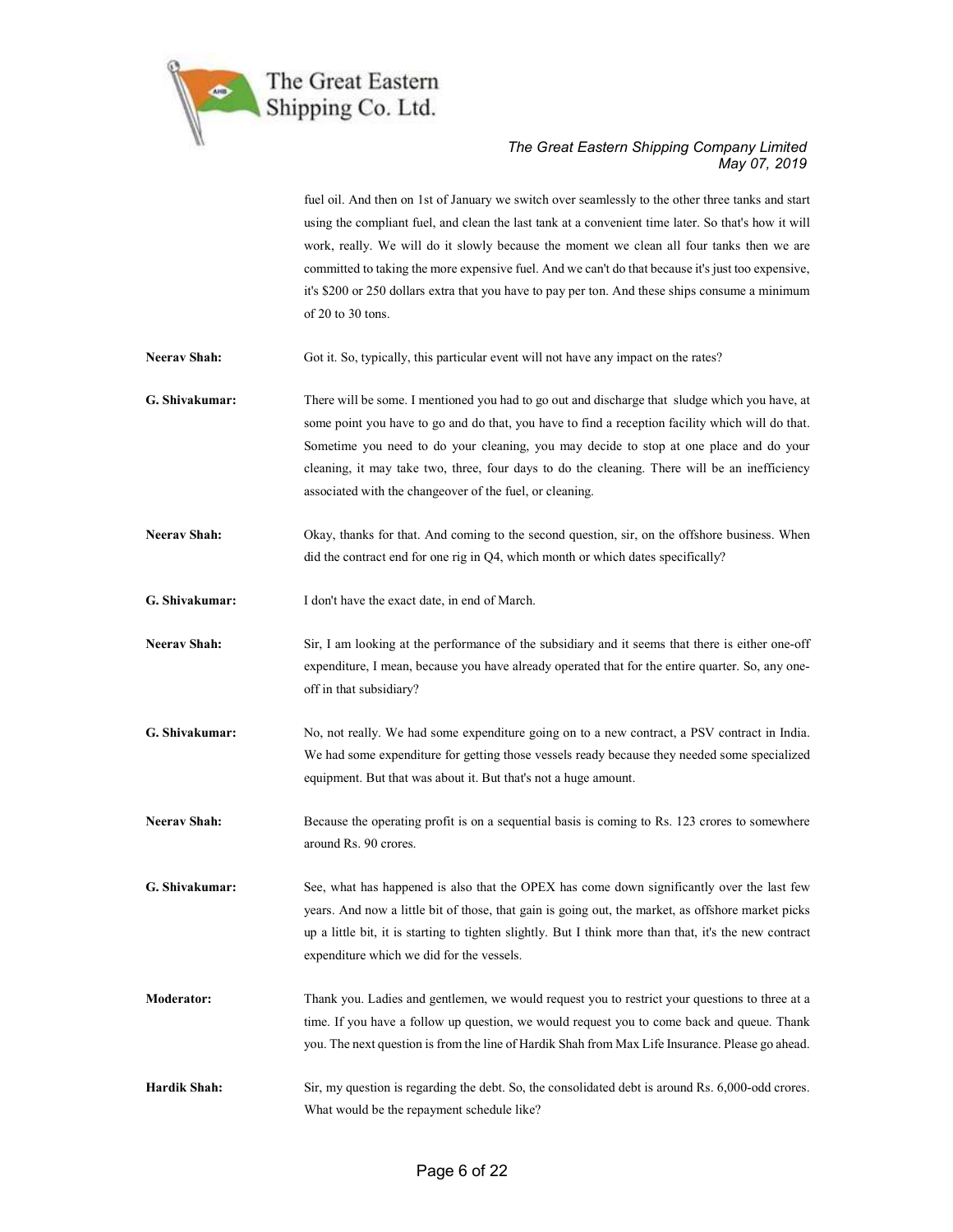

| G. Shivakumar:      | In this year on a consolidated basis we have to pay about \$210 million dollars, which is about<br>Rs. 1,500 crores.                                                                                                          |
|---------------------|-------------------------------------------------------------------------------------------------------------------------------------------------------------------------------------------------------------------------------|
| Hardik Shah:        | And the Rs. 1,000 crores NCD approval that you have taken, is this for refinance or is there some<br>CAPEX that is planned?                                                                                                   |
| G. Shivakumar:      | Currently there is no planned CAPEX in terms of acquiring vessels. However, we have some<br>CAPEX of installing, we have some expenditure for installing scrubbers on our vessels.                                            |
| <b>Hardik Shah:</b> | Right. But what quantum would that be?                                                                                                                                                                                        |
| G. Shivakumar:      | That is actually \$20 million. So, the NCD approval is basically an enabling approval, in case<br>something comes up. As of now we have no plans for spending that money.                                                     |
| Hardik Shah:        | Any plan or strategy to deleverage?                                                                                                                                                                                           |
| G. Shivakumar:      | In principle, yes, we want to deleverage from these levels. We went up very significantly in<br>leverage in the last three years as you would have seen, and our intention is to bring it down.                               |
| Hardik Shah:        | Just final question on the vessel that you are planning to sell, when are the cash flows and<br>approximate cash flows, what would it be?                                                                                     |
| G. Shivakumar:      | We can't mention what the cash flow is.                                                                                                                                                                                       |
| Hardik Shah:        | When is the deadline?                                                                                                                                                                                                         |
| G. Shivakumar:      | Delivery date is this week.                                                                                                                                                                                                   |
| Hardik Shah:        | And that would be used for, again, the debt or regular purpose?                                                                                                                                                               |
| G. Shivakumar:      | So it just goes into the pool, there is no debt which has to be repaid against that.                                                                                                                                          |
| Moderator:          | Thank you. The next question is from the line of Chaitanya Shah from Aditya Corporation. Please<br>go ahead.                                                                                                                  |
| Chaitanya Shah:     | Sir, my question is regarding the acquisitions that we have done over the past two, four years.<br>What is the return on capital threshold that we have for these acquisitions? Do we have an internal<br>number of any sort? |
| G. Shivakumar:      | Yes, our target is between 10% and 15% minimum.                                                                                                                                                                               |
| Chaitanya Shah:     | So that is the return on capital or return on equity?                                                                                                                                                                         |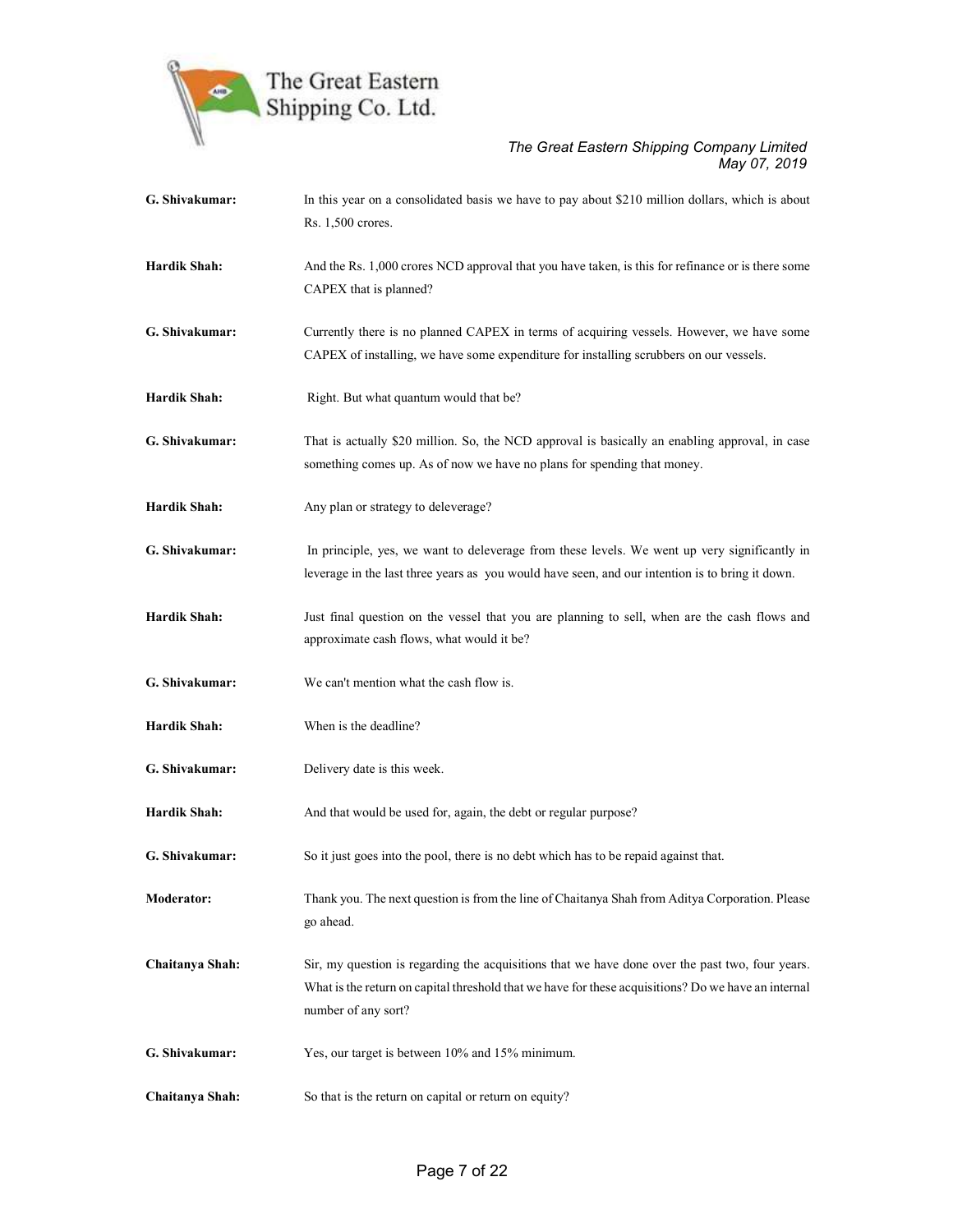

| G. Shivakumar:      | Capital, full capital.                                                                                                                                                                                                                                                                                                                                                                                                                                                                  |
|---------------------|-----------------------------------------------------------------------------------------------------------------------------------------------------------------------------------------------------------------------------------------------------------------------------------------------------------------------------------------------------------------------------------------------------------------------------------------------------------------------------------------|
| Chaitanya Shah:     | Okay. Sir, so I just have one question regarding that. I am seeing your 2018 annual report and it<br>seems that the impairment that you have taken on the assets in 2018, you mentioned that the<br>discounted rate used in measuring the value of 6.5%. I was just trying to understand the difference<br>between your required rate and why the discount rate, where there is such a significant<br>difference?                                                                       |
| G. Shivakumar:      | That's the cost of capital, that's based on our measurement of the cost of capital. The target return<br>is a little different from that.                                                                                                                                                                                                                                                                                                                                               |
| Chaitanya Shah:     | Okay. So, when you sort of measure your NAV, I can assume you sort of used 6.5% to 7% to<br>measure that NAV?                                                                                                                                                                                                                                                                                                                                                                           |
| G. Shivakumar:      | NAV Meaning?                                                                                                                                                                                                                                                                                                                                                                                                                                                                            |
| Chaitanya Shah:     | The 430 to 460 G. Shivakumar:<br>No, that is based on the broker assessment of the value<br>of the ship in the market. So there is no discounted cash flow in that. This is based on a pure<br>broker certificate, saying this asset, the entire list of assets this is what we think they are worth<br>in the market, current market price. It is not a discounting of future cash flows. So current market<br>price, that's all.                                                      |
| Chaitanya Shah:     | Okay. And what was the CAPEX done this year? Because I am seeing an entry of around Rs.<br>500 crores in your cash flow from investing number And I don't see any change in the number<br>of assets that you have. So just want to understand.                                                                                                                                                                                                                                          |
| G. Shivakumar:      | Okay, so we sold two assets in the year, we sold one bulk carrier, our oldest bulk carrier. And we<br>sold another bulk carrier which is 2011 built. But we bought two very modern gas carriers, 10<br>and 12 year old gas carriers. And the amount is very different. We change ships, so the number<br>of ships in the fleet remains more or less the same. But we actually changed the fleet itself. The<br>total sales was less than \$30 million. The CAPEX was 90 plus million \$ |
| <b>Moderator:</b>   | Thank you. The next question is from the line of Vikram Suryavanshi from Phillip Capital. Please<br>go ahead.                                                                                                                                                                                                                                                                                                                                                                           |
| Vikram Suryavanshi: | Sir, can you share the NAV number for standalone and consolidated, I missed that number.                                                                                                                                                                                                                                                                                                                                                                                                |
| G. Shivakumar:      | So standalone is 374, and consol is between 430 and 460. Again, because they give a range for<br>the valuations of the offshore assets.                                                                                                                                                                                                                                                                                                                                                 |
| Vikram Suryavanshi: | And I just also missed basically the fleet growth in crude carrier.                                                                                                                                                                                                                                                                                                                                                                                                                     |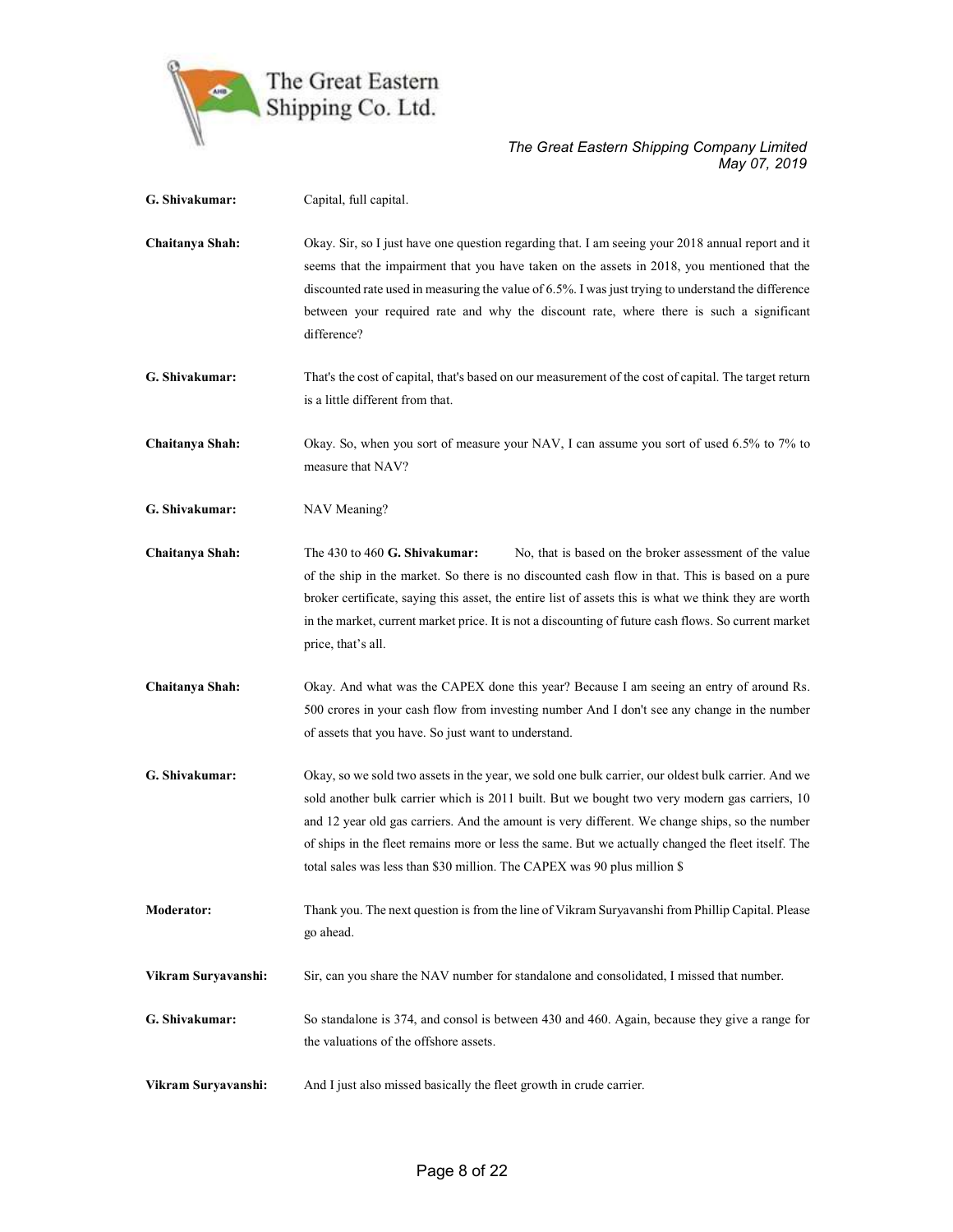

G. Shivakumar: Crude carriers actually have been quite strong in the first quarter. It's a little over 2%. It is not annualized, just absolute growth. Vikram Suryavanshi: Okay. And sir on the shipping side I just wanted, because if you look at our TCY numbers are broadly same on QoQ basis, particularly in tanker and product. And even if you look at the revenue days or capacity wise, but I think operating cost structure seems to be much higher, so there any dry docking or are we seeing even shipping side also the cost structure getting increased? G. Shivakumar: Some of these things are provided for at the end of the year. Some of the payments are provided for, are estimated and provided for at the end of the year, including some manning costs. So, that has an impact normally in Q4. We are not seeing any great cost pressures. Dry docking actually does not reflect in this because it's capitalized. So we are not seeing real cost pressures in shipping. But this typically happens, Q4 generally sees a little bit of bunching of costs on the manning side. Vikram Suryavanshi: And how is the utilization rate for offshore support vessels and Jackup rigs for the industry? G. Shivakumar: Industry, on term contracts, the Jackup rig international market is running at 62%, which was 57% in 2017. Including spot contracts, it's at about 66% to 67%, it is again according to market reports. Offshore vessels on term contracts remain below 50%, unfortunately. Moderator: Thank you. The next question is from the line of Jeet Gala from Centra Advisors. Please go ahead. **Jeet Gala:** Sir, just wanted to ask one question, regarding the average age of the crude fleet what we have right now is approximately 13.6 years. So with IMO 2020 coming into picture so basically what is the kind of the age of the fleet are we looking at to maintain before we enter 2020? So, are we looking to reduce the average age of ships or are we comfortable at 13.6? G. Shivakumar: We are quite comfortable at 13.6.And the age doesn't really matter for this IMO 2020 business. So, what is IMO 2020? It is going to lead you, push you towards more expensive fuel, if you don't have a scrubber. And the reason why age sometimes matters there is, your eco ships which are built 2014/15 and later, typically have a lower fuel consumption. So between a ship which was built in 2012 and a ship which was built in 2015, there could be a 5% to 10% difference in fuel consumption, and therefore that penalty which you have for using higher cost fuel is less for an eco ship. That's where the age comes in. Otherwise the age does not matter at all. Jeet Gala: So even the transition of getting into IMO 2020, it really doesn't matter out there? I mean, whether it be a 10-year-old ship or a 15 year old ship?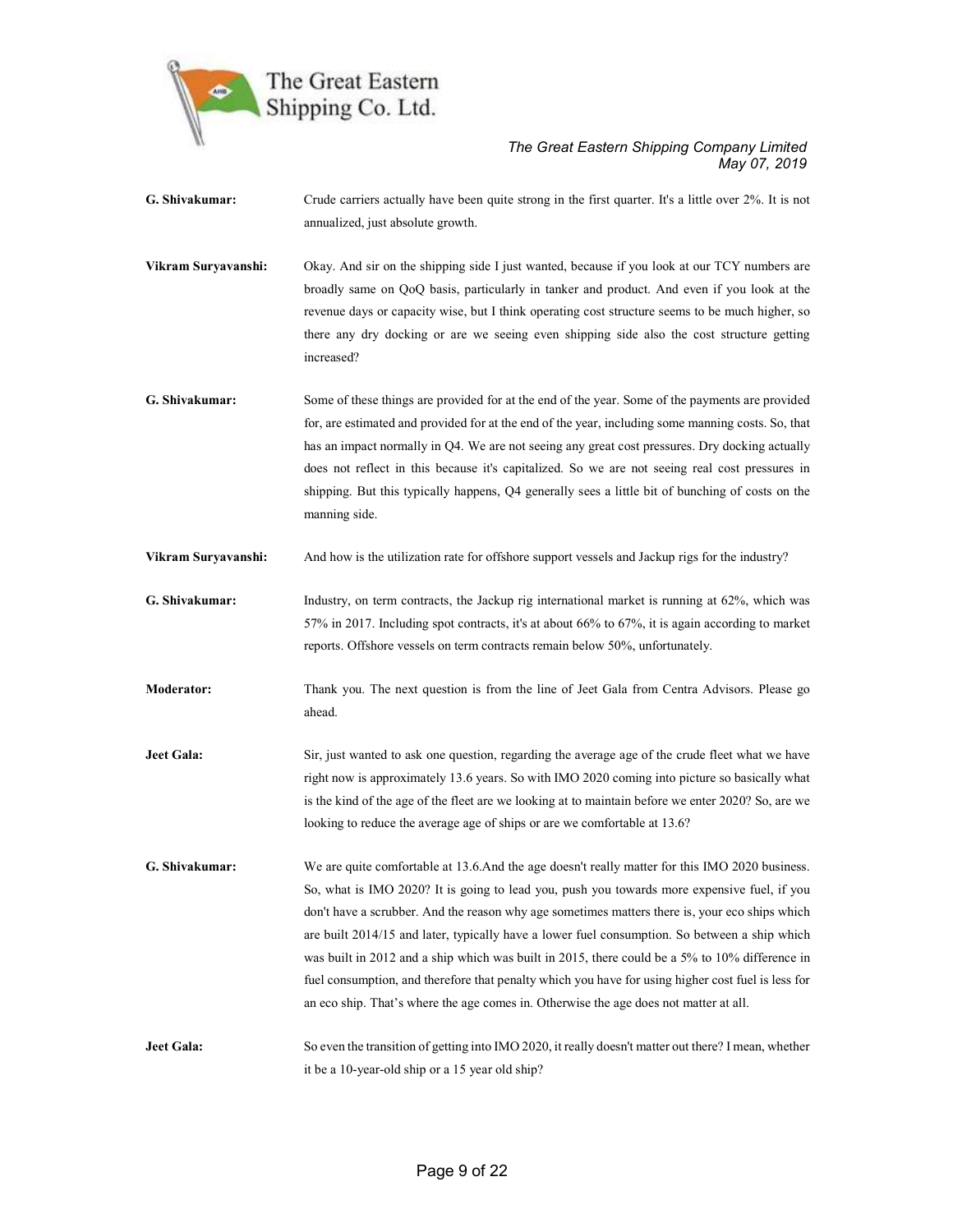

| G. Shivakumar:       | So, long as you are non-eco, it doesn't matter whether you are built in 2013 or 2008 or 2005. So<br>that's the critical thing really. Of course, your customer acceptance based on your age is always<br>a factor. But that's irrespective of IMO 2020 or not. We are currently running three Suezmaxes<br>which are built in 2000. So long as you maintain them to good quality, because every time you<br>go to a loading terminal, Middle East most likely, they check your ship. If you are able to pass<br>those stringent tests, you will be accepted. So they don't look at the age. Okay, to the extent to<br>saying, this is a 19-year-old ship, let us look at it more closely. They will look at it and they will<br>inspect the ship keeping that in mind. And they will be more stringent in their tests. But if you<br>pass that, you have no issue at all, because your customer is accepting you, because you are<br>clearing the customers' quality test. It is more difficult for a 19 year old ship than for a nine year<br>old ship, that's the only point that you have to think about. We are able to run those ships well<br>and have them acceptable to all our customers. |
|----------------------|----------------------------------------------------------------------------------------------------------------------------------------------------------------------------------------------------------------------------------------------------------------------------------------------------------------------------------------------------------------------------------------------------------------------------------------------------------------------------------------------------------------------------------------------------------------------------------------------------------------------------------------------------------------------------------------------------------------------------------------------------------------------------------------------------------------------------------------------------------------------------------------------------------------------------------------------------------------------------------------------------------------------------------------------------------------------------------------------------------------------------------------------------------------------------------------------------|
| Moderator:           | Thank you. The next question is from the line of Saket Kapoor from Kapoor & Co. Please go<br>ahead.                                                                                                                                                                                                                                                                                                                                                                                                                                                                                                                                                                                                                                                                                                                                                                                                                                                                                                                                                                                                                                                                                                |
| <b>Saket Kapoor:</b> | Sir firstly, what is the net – how much cash are we holding on as on $31st March$ ?                                                                                                                                                                                                                                                                                                                                                                                                                                                                                                                                                                                                                                                                                                                                                                                                                                                                                                                                                                                                                                                                                                                |
| G. Shivakumar:       | In the Group we have about \$500 million, Rs. 3,500 crores in cash.                                                                                                                                                                                                                                                                                                                                                                                                                                                                                                                                                                                                                                                                                                                                                                                                                                                                                                                                                                                                                                                                                                                                |
| <b>Saket Kapoor:</b> | And what is the borrowing?                                                                                                                                                                                                                                                                                                                                                                                                                                                                                                                                                                                                                                                                                                                                                                                                                                                                                                                                                                                                                                                                                                                                                                         |
| G. Shivakumar:       | Borrowing is about Rs. 6,000 crores.                                                                                                                                                                                                                                                                                                                                                                                                                                                                                                                                                                                                                                                                                                                                                                                                                                                                                                                                                                                                                                                                                                                                                               |
| <b>Saket Kapoor:</b> | Sir, if I look at your balance sheet part, okay, it is on the consolidated level that you are<br>mentioning, we don't have the balance sheet for the consolidated level?                                                                                                                                                                                                                                                                                                                                                                                                                                                                                                                                                                                                                                                                                                                                                                                                                                                                                                                                                                                                                           |
| G. Shivakumar:       | We have it, its there.                                                                                                                                                                                                                                                                                                                                                                                                                                                                                                                                                                                                                                                                                                                                                                                                                                                                                                                                                                                                                                                                                                                                                                             |
| <b>Saket Kapoor:</b> | Sir, what I was trying - and what is our cost of funds?                                                                                                                                                                                                                                                                                                                                                                                                                                                                                                                                                                                                                                                                                                                                                                                                                                                                                                                                                                                                                                                                                                                                            |
| G. Shivakumar:       | So, our debt - you mean our cost of debt?                                                                                                                                                                                                                                                                                                                                                                                                                                                                                                                                                                                                                                                                                                                                                                                                                                                                                                                                                                                                                                                                                                                                                          |
| <b>Saket Kapoor:</b> | Yes, cost of debt.                                                                                                                                                                                                                                                                                                                                                                                                                                                                                                                                                                                                                                                                                                                                                                                                                                                                                                                                                                                                                                                                                                                                                                                 |
| G. Shivakumar:       | I think cost of debt currently in dollar terms is running at below 5% consolidated, probably closer<br>to 4.5%.                                                                                                                                                                                                                                                                                                                                                                                                                                                                                                                                                                                                                                                                                                                                                                                                                                                                                                                                                                                                                                                                                    |
| <b>Saket Kapoor:</b> | 4.5%?                                                                                                                                                                                                                                                                                                                                                                                                                                                                                                                                                                                                                                                                                                                                                                                                                                                                                                                                                                                                                                                                                                                                                                                              |
| G. Shivakumar:       | That's right.                                                                                                                                                                                                                                                                                                                                                                                                                                                                                                                                                                                                                                                                                                                                                                                                                                                                                                                                                                                                                                                                                                                                                                                      |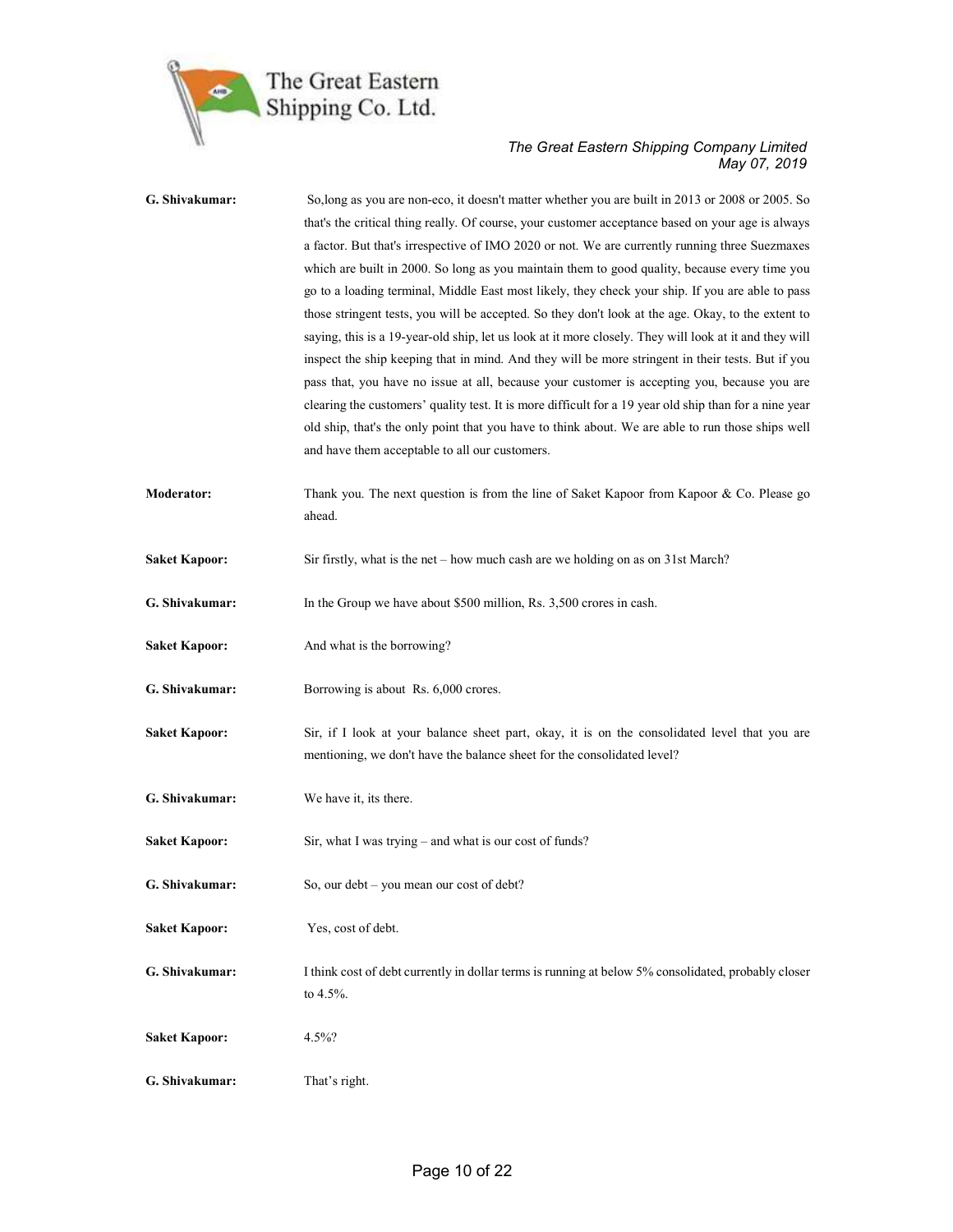

- Saket Kapoor: Sir, going forward for the investing community, what are the key triggers for the shipping industry in totality? How are you seeing the global trade shaping up? What are the factors that are going to play out in this age of de-globalization? What should be -- which are the key areas where you people are keeping a key eye on it?
- G. Shivakumar: So the critical thing to watch out for in the next 12 months is the impact of IMO 2020. Globalization stuff is fine, it's affecting the dry bulk market, and it's putting pressure on the dry bulk market whenever there are these trade wars between U.S. and China. But critically we have IMO 2020 transition coming up, and we think that that could be a big factor. Now, how the refining industry and the oil industry have adapted and prepared for IMO 2020 is going to be a critical thing. So that's really the factor that we are looking for in the next 12 months. It could be a trigger for a market recovery. Already the tanker market is significantly better this year than it was at the same time last year. So, from a layperson or general investor point of view, I suppose, you need to keep track of what is happening with regard to IMO 2020, whether there is actually a shortage of fuel for ships. That's the only thing that I would say that is a critical factor, whether the refining industry needs to run extra in order to produce this. The other factor, irrespective of IMO2020 is what is happening to U.S. crude oil exports. So, that is a very big positive for the crude tanker market specially. That's very good for ton mile demand for crude tankers, because it moves very long distances when it is being exported from the U.S., since typically is being exported to Asia.
- Saket Kapoor: And sir for the benefit of all investors, if you would summarize this IMO 2020 part, I am not quite conversant. I can Google it out, but if in a gist if you can explain it.
- G. Shivakumar: I will give you a one minute summary. The fuel which is used by ships traditionally is high sulfur fuel oil, it is permitted to be up to 3.5% sulfur content. From 1st January, 2020, it has been mandated by the International Maritime Organization that you can only use 0.5% sulfur fuel. Now, whether there is enough 0.5% fuel being produced by the refining industry, and therefore, whether more crude oil has to be processed in order to produce the same amount of fuel, whether there will be surplus of 3.5% fuel which has to be stored on ships, whether higher cost fuel will make ships run more slowly, and therefore, tighten the supply of ships. Those are the factors that could affect the market by end of this year and early next year. Basically, it is a transition from one kind of fuel to another, which has a lower sulfur content, which could lead to a disruption in the oil market.
- Saket Kapoor: So it is now the work for the refinery only to get themselves aligned? Because we people in the shipping industry can't do anything about it, it is it is a refinery upgradation only that will be processing and resulting in lower sulfur content?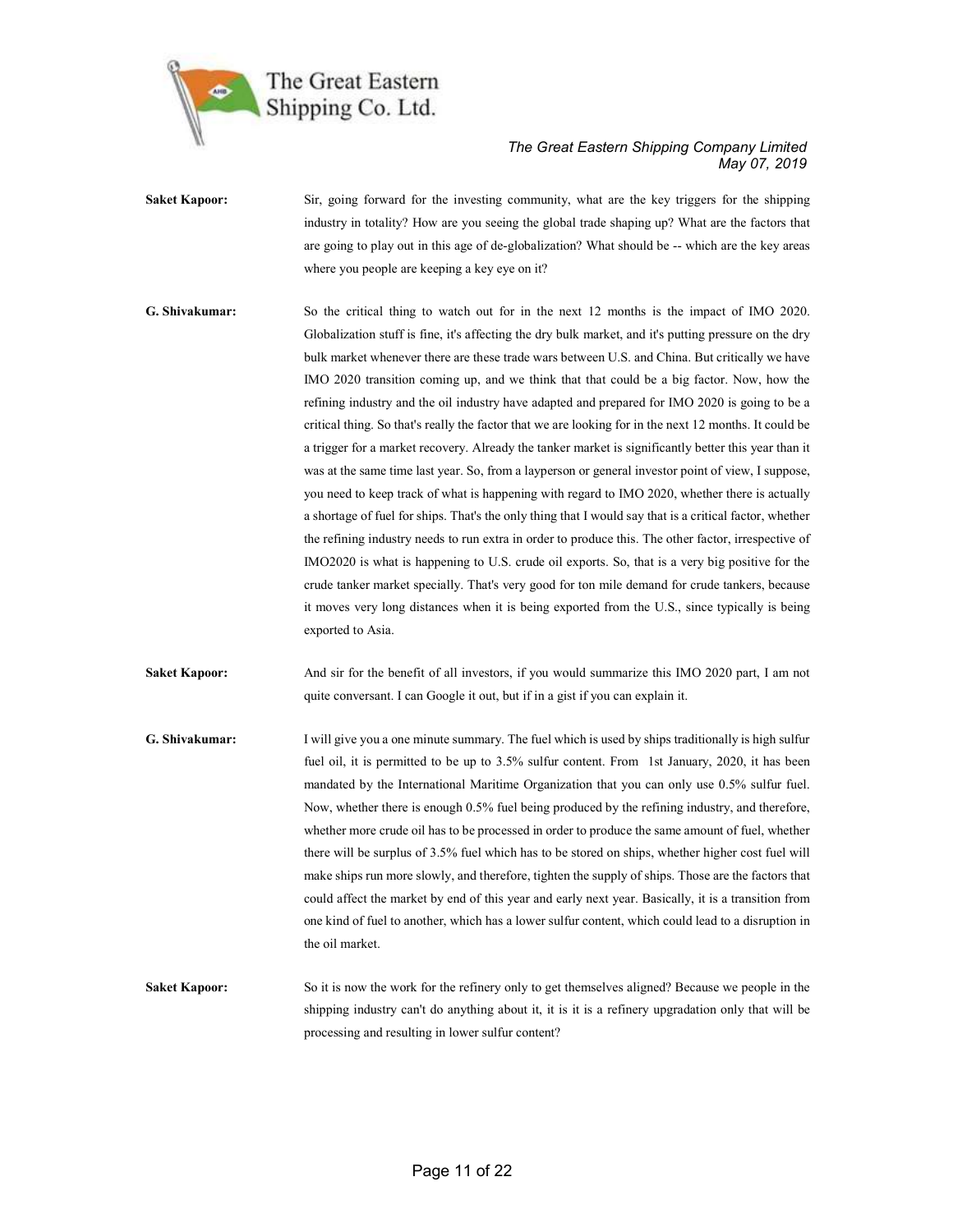

- G. Shivakumar: That's right. So in the shipping industry you can fit a scrubber, but if you haven't done it so far it's already too late, because there's a lead time for the equipment and fitment. So, basically, it's now up to the refiners and the traders to produce that new fuel, the compliant fuel.
- Saket Kapoor: Okay, and we having the scrubber installed, we can mitigate that percentage by using the same, that is what you are saying?
- G. Shivakumar: So we can use the old fuel, that's what it means, the cheaper fuel.
- Saket Kapoor: But the surplus then will go down with use of scrubber, that is what you are trying to say?
- G. Shivakumar: That is correct. So then we will be able to comply if we use a scrubber.
- Saket Kapoor: And as per your understanding, how much of these ships that are there currently have been installed with this scrubber part?
- G. Shivakumar: I think we should take this offline because this has been covered on some calls before, so maybe if you can call into us then we will have a long discussion and explain thus scenario to you.
- Saket Kapoor: Last point, if you could give more understanding of the offshore market, what should we read into rig counts that are been published by the U.S. department?
- G. Shivakumar: The rig count which is published by them typically focuses on the land rigs. We haven't yet seen a big increase in the number of offshore rigs which are being utilized. The E&P budgets, offshore exploration production budgets, hopefully this year will go up, that is what has been forecast. If that happens, hopefully more rigs will be employed. We are already seeing that a lot of rigs are getting removed from the market, we expect that the market should at least gradually tighten going forward. And hopefully, we will have a recovery. We have already seen a recovery in supply vessel rates. I mentioned that the North Sea currently in the spot market is paying about \$20,000 a day for large PSVs, at least as of last week. So there is potentially a recovery, gradual recovery, which can happen.
- Saket Kapoor: Sir, the reasons for removal of rigs, are they due for dry docking, or maintenance or what is the reason for the removal of the rigs, I could not get the point?
- G. Shivakumar: People have got tired of spending money on them and there is no revenue coming, and you have to spend a lot of money to keep a rig, to hold on to a rig.
- Saket Kapoor: Because sir, Government of India is trying to extract, trying to extract more and more oil that are available in the fields. And so will that lead to somewhat any change in this market or is it a very nascent one if we compare on a global scale?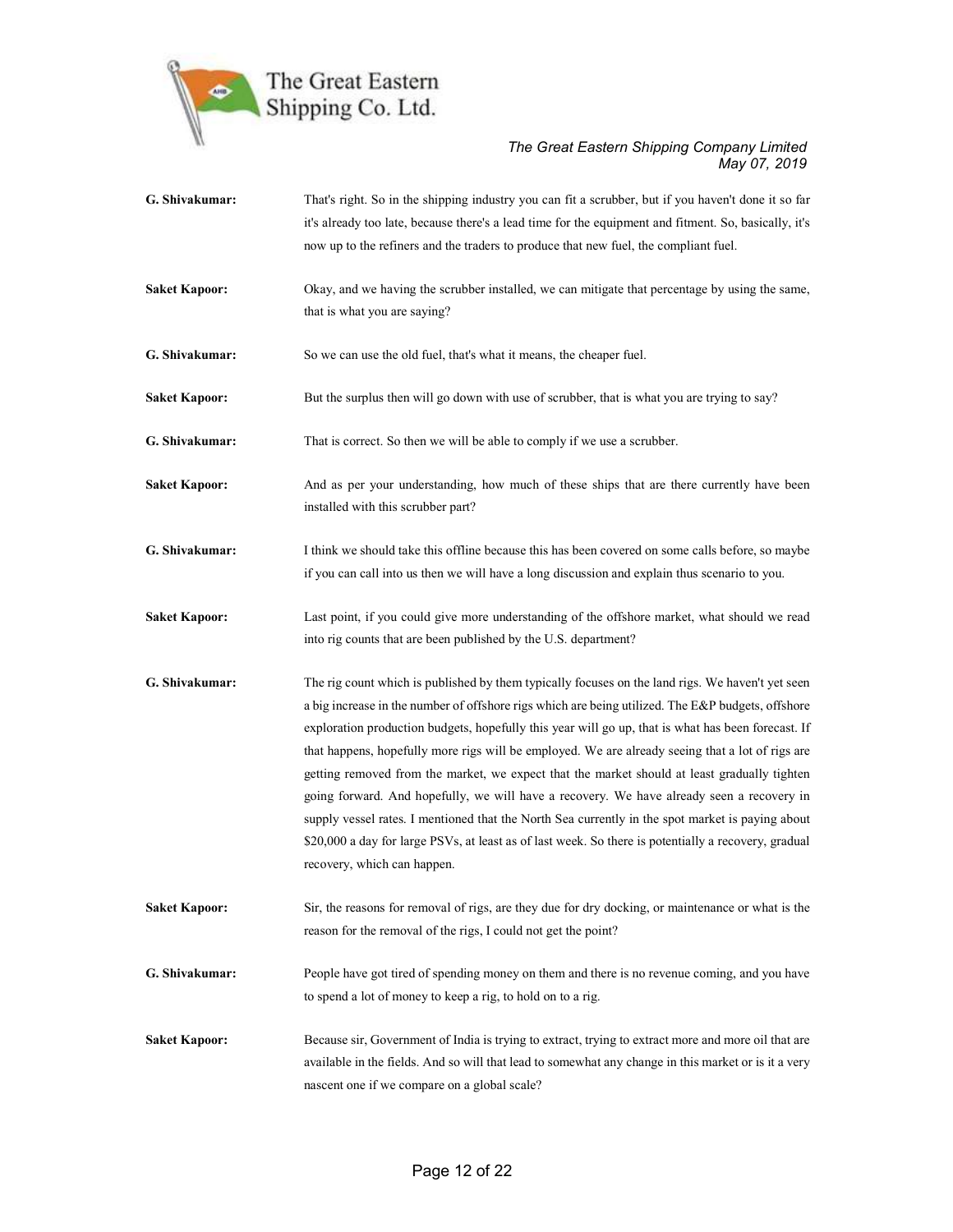

G. Shivakumar: I think I will have to request you to either go back in the queue, because there are a lot of questions. We can take this offline as well and have a long discussion on this. But because everybody else is waiting, we can discuss it separately.

Moderator: Thank you. We move to the next question, which is from the line of Arjun Sengar from Reliance Mutual Fund. Please go ahead.

- Arjun Sengar: Sir, just about this IMO 2020. I understand that there can be a supply disruption which can turn out sometime in Q4. But I just wanted to explore the other possibility, which is that, like you said, you will after your higher cost fuel which would increase your operating costs. Is it possible that you are actually worse off after IMO 2020? Is that a possibility?
- G. Shivakumar: So, let's go through these operating costs thing. See, typically fuel cost is a pass through. But let's keep that aside. Now, what happens when fuel costs increase? So, every voyage that we do we do a calculation, what is the optimal speed. Let me just take an example of a voyage. We have committed to you that we will bring your cargo from Middle East to Mumbai and charge you \$10 per ton. All costs are on our account, including fuel costs. So, when that happens, the fuel cost is ours. Now we are trying to reduce the fuel cost in order to increase our profitability on this voyage. Now, how do you reduce the fuel cost, by sailing slower. And the way it reduces your fuel cost is, and I am just giving you numbers as an example, you reduce your speed by 5% your fuel cost goes down by much more than 5%, it goes down by 10%. Therefore, your time is increasing by 5%, but your cost is going down by 10%. And therefore, you make more money on a per day basis by reducing the cost. Okay. So this is the voyage calculation that we do every time we fix a voyage. Now, this depends on a couple of things. One and most important, is the price of fuel. The breakeven point. So for every voyage we are calculating the best speed at which you do it to maximize the day rate. At \$400 per ton, which is today's price of high sulfur fuel oil, the speed may be 12.5 knots, okay? If we do the same calculation of that voyage at \$600 per ton, that optimal speed will be 11.5 knots. And therefore, what happens is, everybody goes slower in order to maximize their earnings. What happens when everybody goes slower? The supply of ships gets constrained. And therefore, it will actually be a positive for the market, it is likely to be a positive for the market. Are you following me on this?

| Arjun Sengar:     | Understood.                                                                                                                                                                                |
|-------------------|--------------------------------------------------------------------------------------------------------------------------------------------------------------------------------------------|
| G. Shivakumar:    | And therefore, the entire industry, so the entire shipping fleet effectively shrinks because<br>everybody who owns a ship, who is running it in the spot market does the same calculation. |
| Anjali Kumar:     | And this will not only going to impact us, but the whole shipping industry.                                                                                                                |
| <b>Moderator:</b> | Thank you. The next question is from the line of Raja Kumar, an individual investor. Please go<br>ahead.                                                                                   |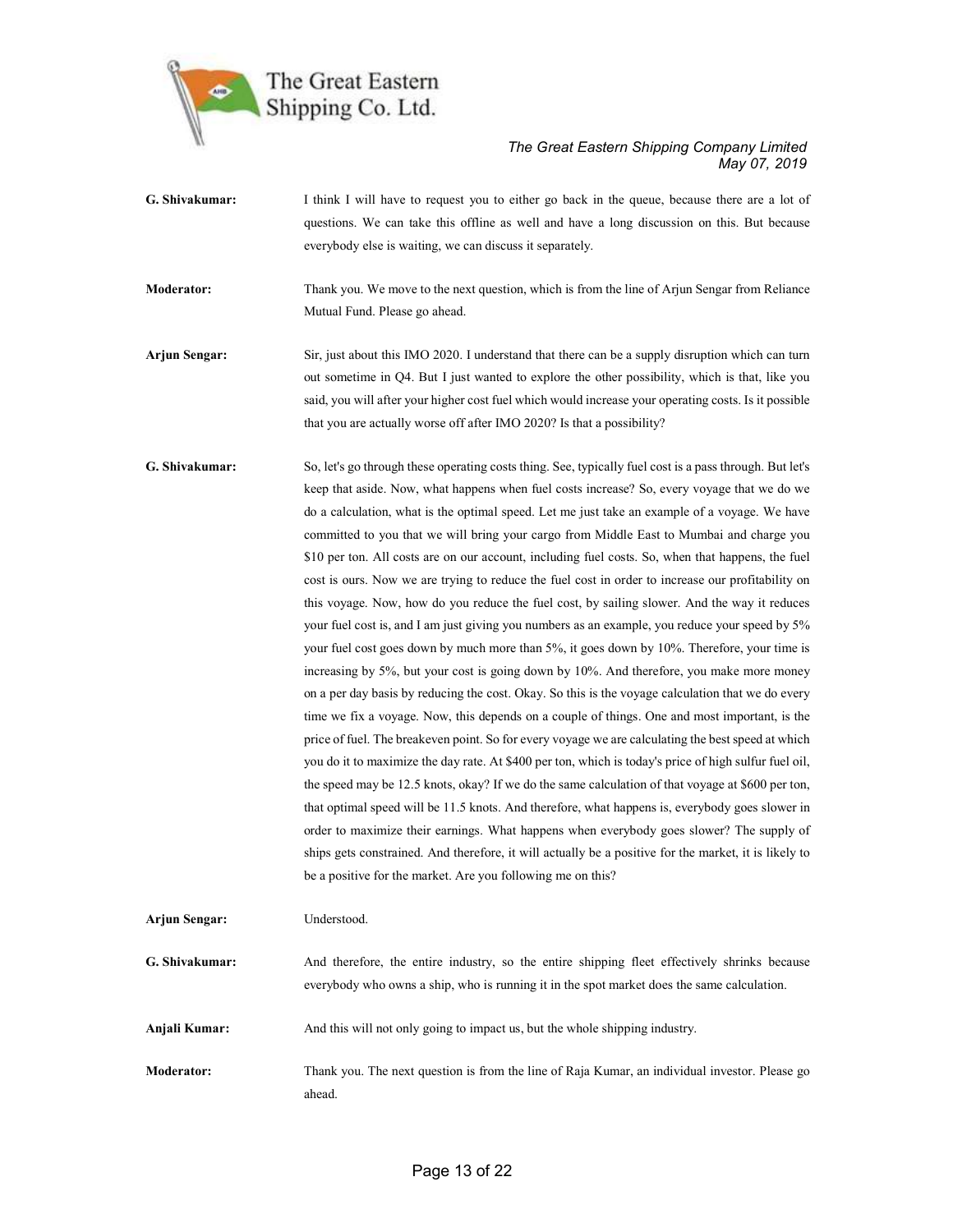

| Raja Kumar:    | So my question is on the credit rating for the outstanding debt. So, I saw in 2018 your credit<br>rating has been probably, from AAA stable it has become AAA negative. So, I just want to know,<br>given the turmoil that is happening in the market today, is there a stress test the company is done,<br>given that the IMO compliance is also going to kick-off? And I think one of the rationale that is<br>mentioned in the case of a downgrade was, they have mentioned that they wanted to see how the<br>company is able to go through the IMO compliance in 2020? Because that is going to kind of<br>impact you further up.                                                                                                                                                                                         |
|----------------|--------------------------------------------------------------------------------------------------------------------------------------------------------------------------------------------------------------------------------------------------------------------------------------------------------------------------------------------------------------------------------------------------------------------------------------------------------------------------------------------------------------------------------------------------------------------------------------------------------------------------------------------------------------------------------------------------------------------------------------------------------------------------------------------------------------------------------|
| G. Shivakumar: | Yes. Good evening and thank you for your question. So, we didn't catch most of it, but your<br>question was whether the IMO is actually a negative because it's been mentioned as one of the<br>factors in the downgrade, is that correct?                                                                                                                                                                                                                                                                                                                                                                                                                                                                                                                                                                                     |
| Raja Kumar:    | Yes, that's correct.                                                                                                                                                                                                                                                                                                                                                                                                                                                                                                                                                                                                                                                                                                                                                                                                           |
| G. Shivakumar: | Yes. So, it is mentioned as a factor because we have to do some CAPEX in order to comply. So,<br>between all the ships in our fleet, the 47 ships which we will have as of end of this week, the total<br>CAPEX that we are expecting to put into our fleet is about \$20 million for the scrubbers, and for<br>the non-scrubber ships \$6 million to \$7 million, it's not capex, it is just some minor equipment<br>changes that we have to make. So it's not much, we are talking of Rs. 180 crores to Rs. 200<br>crores. So, it's not a huge amount of capex that has to be done, but on the margin it's one of the<br>factors, and that's why they have put it there.                                                                                                                                                     |
| Raja Kumar:    | Okay. So it not a material item, if you are just Rs. 180 crores so I am kind of surprised why you<br>have listed that as one of the reasons to look out for in the future years to see if the company is<br>able to compliant to.                                                                                                                                                                                                                                                                                                                                                                                                                                                                                                                                                                                              |
| G. Shivakumar: | Yes, on the margin, what they felt was that on the margin it adds to pressures, sort of. We sort of<br>agree with you, but yes, it is some money. On a balance sheet of our size, not really significant,<br>but yes.                                                                                                                                                                                                                                                                                                                                                                                                                                                                                                                                                                                                          |
| Raja Kumar:    | Sir, just to lead on the same point. I mean, is there any stress test the company has done? Because<br>you said the market is going to be volatile in Q4 of 2019, have you done any stress test in terms<br>of how bad things can go and the implication that it will have on your ratings?                                                                                                                                                                                                                                                                                                                                                                                                                                                                                                                                    |
| G. Shivakumar: | Thank you for the question. This is an interesting one, and it's something that we have been doing<br>for the last seven or eight years actually. So, we actually have a stress test which we do every<br>quarter. We keep cash on our balance sheet providing for stress. We keep cash on our balance<br>sheet assuming the next three years, will earn as per the worst three year period that we have seen<br>in the last 25 years, and every single ship will earn those rates. And then we keep the cash to<br>ensure that we are able to go through that market of every ship earning the worst rates of the last<br>25 years without having financial stress. So, that cash is always kept on the balance sheet, and<br>that's why we even today have \$325 million on Great Eastern Shipping standalone balance sheet. |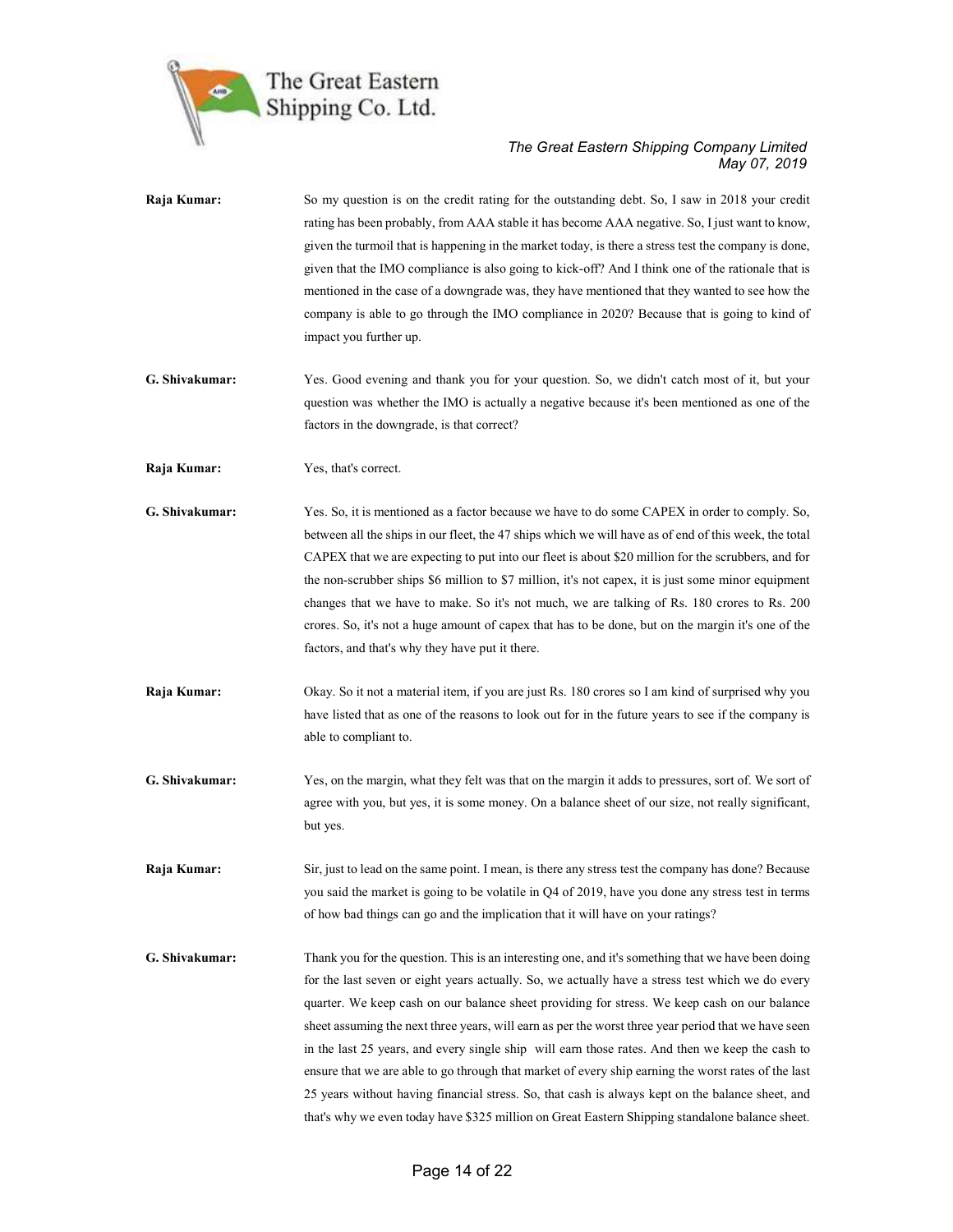

So we do that stress test all the time, and that is one of the things which enables us to ride out bad markets like this when there's financial distress all over the world in shipping companies.

- Raja Kumar: Great. Just on the same point, so if cash, I am sure this cash is not lying idle on a checking account, you must be deploying it in money market or some kind of instrument, right? So I just want to know are there any, I mean given that many companies have ILFS kind of exposure, just want to know is this money kept in a very safe instrument where we are not having any exposure?
- G. Shivakumar: Yes, we have no credit losses in our treasury.

Raja Kumar: I mean, you don't anticipate anything in the future as well?

Anjali Kumar: More than two-thirds of it is in bank deposits.

Moderator: Thank you. The next question is from the lineups and this Sanjeev Pandya from Pankti Group. Please go ahead.

- Sanjeev Pandya: Thank you for taking my question. Sir, three quarters back we had talked about an investment hypothesis where I had mentioned three elements to the investment hypothesis. One was that scrappage is expected to accelerate because of the secular down cycles in the industry. Second is that crude might start to get perceived as a sort of a sunset industry, given an oncoming disruption in the usage of oil itself. And therefore, what happens to crude tankers? The third was bankability, given that roughly 70% of the shipping companies were sort of bankrupt, what happens to them? And more important, what happens to the last man standing when the cycle takes off? So, would you like to review these three elements, the demand-supply balance, has scrappage really played out in the last year or in the period going forward. How are you seeing scrappage segment by segment, how is it expected to be change? Because this I think will be the most important factor in turning the cycle. That is one. And two, crude being…
- G. Shivakumar: Yes, being a sunset industry. And third was on being last man standing.

Sanjeev Pandya: Being last man standing, which is basically the bankability, the supply of equity to this sector should have by now come down to zero, I mean, at least the supply of shall we say mature money which can come in at very low yields that supply should have come down to zero. So, would you like to review the entire environment in the context of these three factors?

G. Shivakumar: Yes. Okay. Thank you for your question. The first one is the easy one. Scrapping has happened, it happens when markets are very weak. So, in the first half of last year we saw a lot of crude tanker scrapping. However, from September onwards the crude tankers have been making very decent numbers. And therefore, scrapping has come to almost a standstill. Bulk carriers have started, last year was minimal scrapping, but now because the markets have been so weak, we have seen a little bit of scrapping picking up in the last two to three months. In the tankers...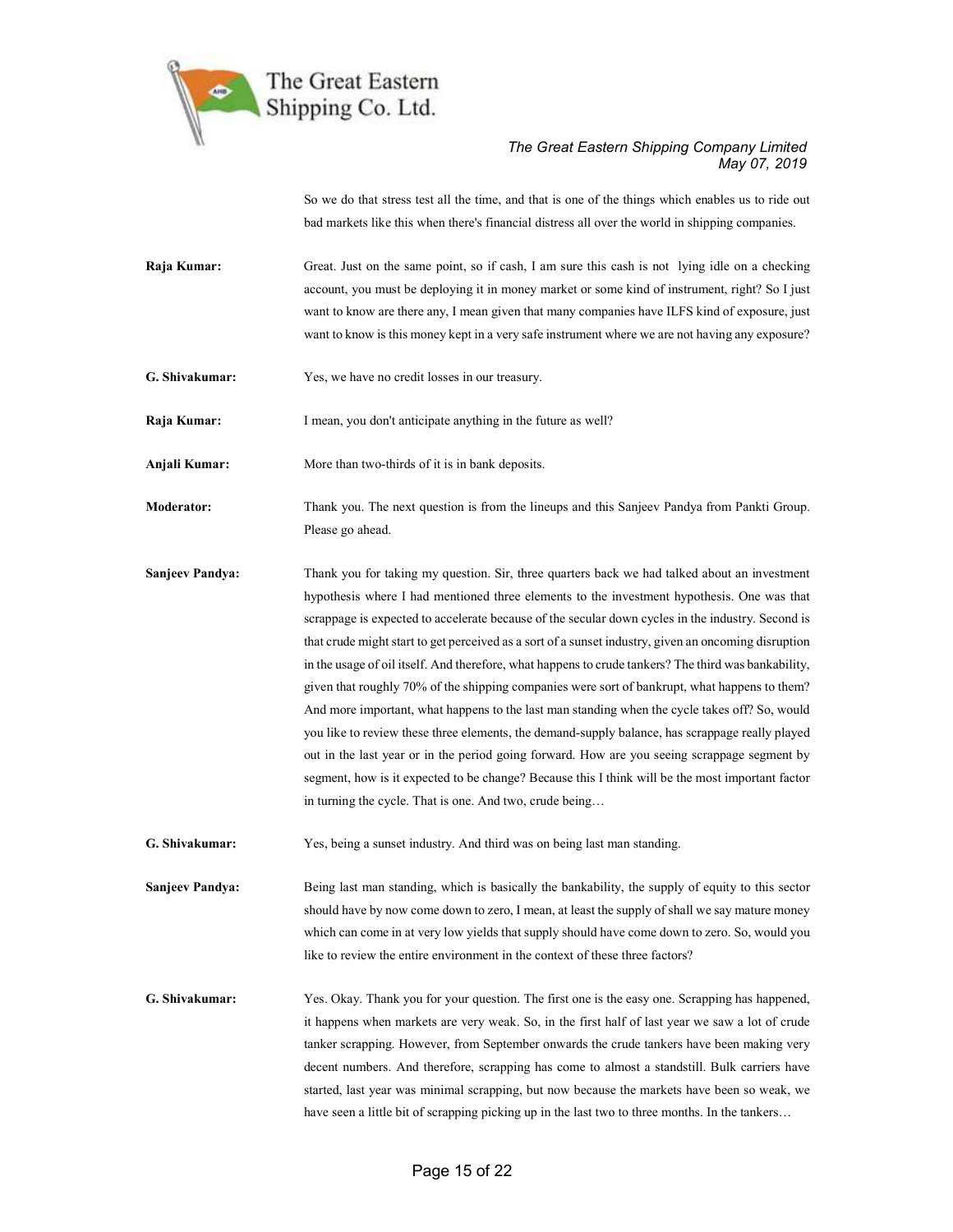

Sanjeev Pandya: And moving forward, sir?

G. Shivakumar: Yes, in tankers, we expect that the scrapping will not be a great amount because the general market outlook has become fairly positive, considering that this year so far has been better than previous year, than 2018. And everybody has got the same positive view of what IMO 2020 can do for the tanker market, okay? Therefore, we are not expecting scrapping, at least in this year to be a major factor, unless the markets -- so unless you see six months of really weak crude tanker market, it is unlikely that we will see a big pickup in scrapping. And that is not our base case of having very weak crude tanker markets, for six months at least, because by September-October you will start having the impact of IMO 2020 preparations coming in. So that is on scrapping. Maybe in a couple of years as a lot of ships got built between 2000 and 2008, those ships will turn 20 years old in a couple of years' times. All those ships will become scrapping candidates and that could happen. But in this year, we don't see it as a big factor.

> Coming to the second one, which is about crude oil being a sunset industry? That is very much in the future. As it stands today, the market is what it is. Crude oil prices are high, demand for crude oil is there, the demand supply balance for crude oil is quite tight, and that's why we are at \$70 plus/minus a few dollars. So, that is something which may happen 10 years down the line. We need to think about it three to five years down the line. For now, the market for crude oil tankers is strong. And that is what matters to us. The market for drilling for crude oil may become strong at \$65.

Sanjeev Pandya: No, no, I mean, this is a trend which we noticed in other sunset industries. I mean, just please say yes or no whether this is also applicable? Let's take say jute or halogen lighting or some sunset industry where demand is tapering off and it is visible. What we have seen usually happen is that there is disproportionate profitability to the leftover assets. So, whoever is last man standing with already some cost in, let's say, a crude tanker today is going to see disproportionate profitability, because demand will not taper off in the manner anticipated. So, given that for a new ship order you would have a 20 years horizon, I am assuming, by you I mean the entire industry. Shouldn't there be a tapering off of new tanker orders given the outlook for oil?

G. Shivakumar: Yes, so the outlook for oil which you talk about and you spoke about couple of other industries, we are not experts in those industries. And people give these forecasts about oil demand collapsing and dropping by 50% and 70% in the next 5, 10, 15, years, whatever that number is. These are things which make headlines. But we don't think the reality will be anywhere near that. Because your transportation fuels will not be replaced in such a hurry, your cars will not be replaced in such a hurry. So, it is not going to happen to the extent that we think it is. Maybe in 25 years time you could see oil demand dropping very significantly from the hundred million barrels a day. But it is unlikely to happen in the next 5-10. So oil demand is still on its way up, there is nothing -- what is the factor that is going to bring oil demand down next year as compared to this year, unless we are talking of a global recession. If there is a demand drop due to a global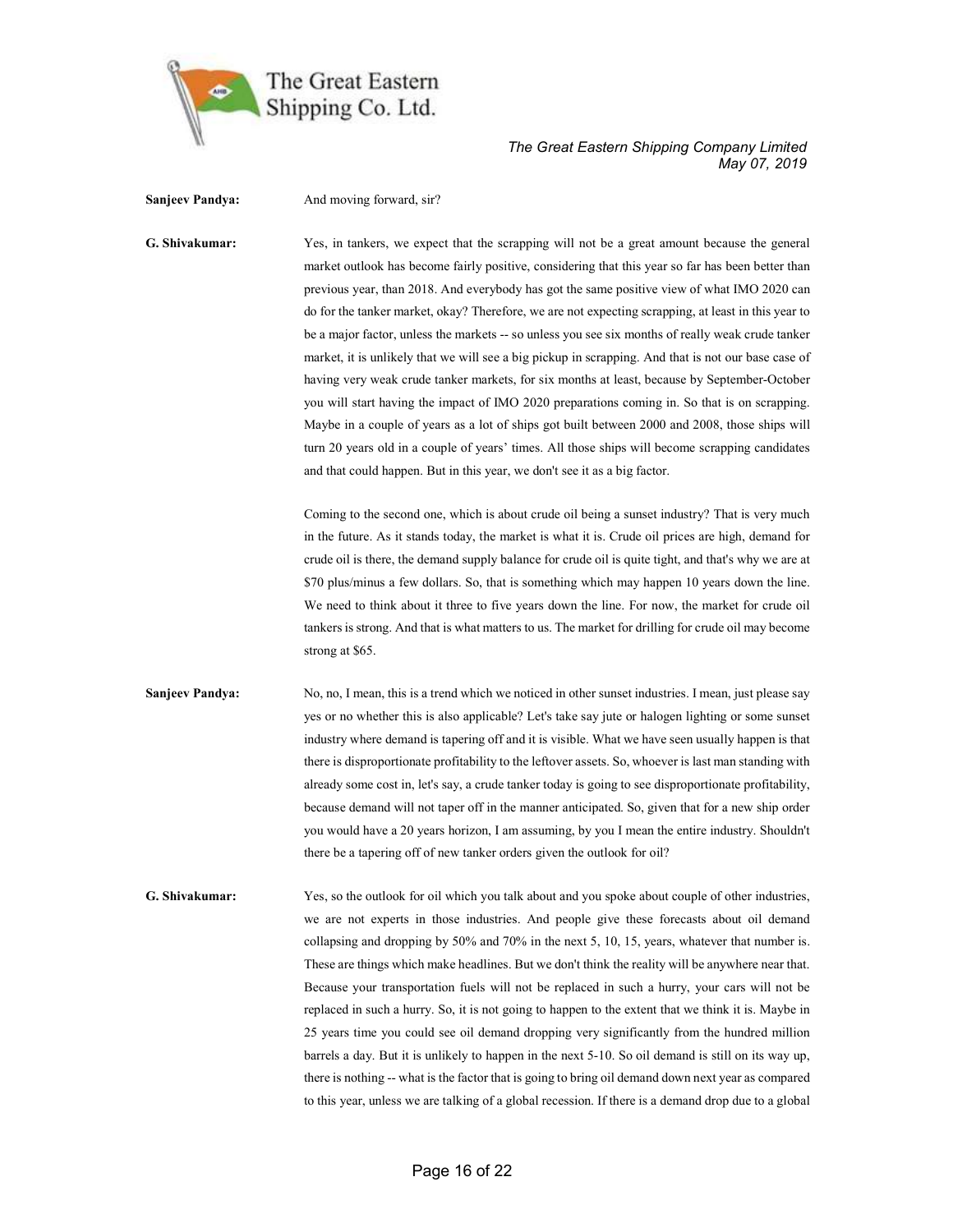

recession because of an economic event, then it can happen, otherwise we don't see a drop in crude oil demand in a business as usual scenario. That's the factor that we just like to put here. What you are saying may be valid five years down the road. Also, when we look at crude tankers, again, remember that the crude tanker you are ordering today will stay alive till 2040. However, the crude tankers which are in the market today, which were built in 2000 or 1998 will not be alive in 2025. So those will be removed. When you add this vessel into the fleet this vessel is going to be the one which is the only one, which will still be sailing in 2040. And therefore, even if the market has dropped or the demand has dropped by 90% that vessel will still be operating, as you know, like the last man standing. So, for making that investment all we need is 5 to 10 years of cash flow visibility. We are not looking at what will be the earnings in year 2040. I am talking about general ship owners, we take a slightly more short-term approach to these things. If we can make money in a five year period, we are happy to make the investment. So, to sum up: the market is not dying, the crude oil market, the tanker market is not on its way down in terms of the size of the market. We can have poor earnings because there are too many ships, or short-term blips in demand, but it is not on a structural downturn, yet. Every year demand grows for crude oil, for oil products. So that is on that one factor. And therefore, five years down the line, it may be a proper discussion to have.

 Now, coming to the issue of whether money is available? Money is available because people are taking a very positive view of IMO 2020. The market is uniformly positive, all analysts are positive about the tanker markets, at least for IMO 2020. And therefore money is available today for doing these deals. Again, it is not available to everybody, but it is available to the better players in the market. So, when there is a good story people will make money available, and that is what we found over a period of time. Yes, the private equity money has gone because they have burnt their fingers, but there are always new investors who are coming in and funding. So, because the outlook is looking so positive and because we had this positive surprise over the winter of 2018, people are putting money back into the markets. All the international shipping stocks have gone up, tanker stocks have gone up 20%, 30%, 40% in the last three months or so. So money is there coming into shipping equities.

**Moderator:** Thank you. We will move to the next question, which is from the line of group Dhruv Jain from Ambit Capital. Please go ahead.

**Dhruv Jain:** Sir, just had one question. So in 2018 annual report we saw that there are some non-current investments in some tanker companies that you guys have made. Just wanted to know if you guys continue to hold that investment? And also, what was the rationale for the same during last year?

G. Shivakumar: Okay, this was done by our subsidiary in Sharjah. It is a trading subsidiary which was in the chartering business. They used to be in the in-chartering businesses, so they used to charter-in and charter-out. So they had a positive view on the tanker market and they were unable to get any deals in the chartering market. And therefore, they decided to use this as a proxy for those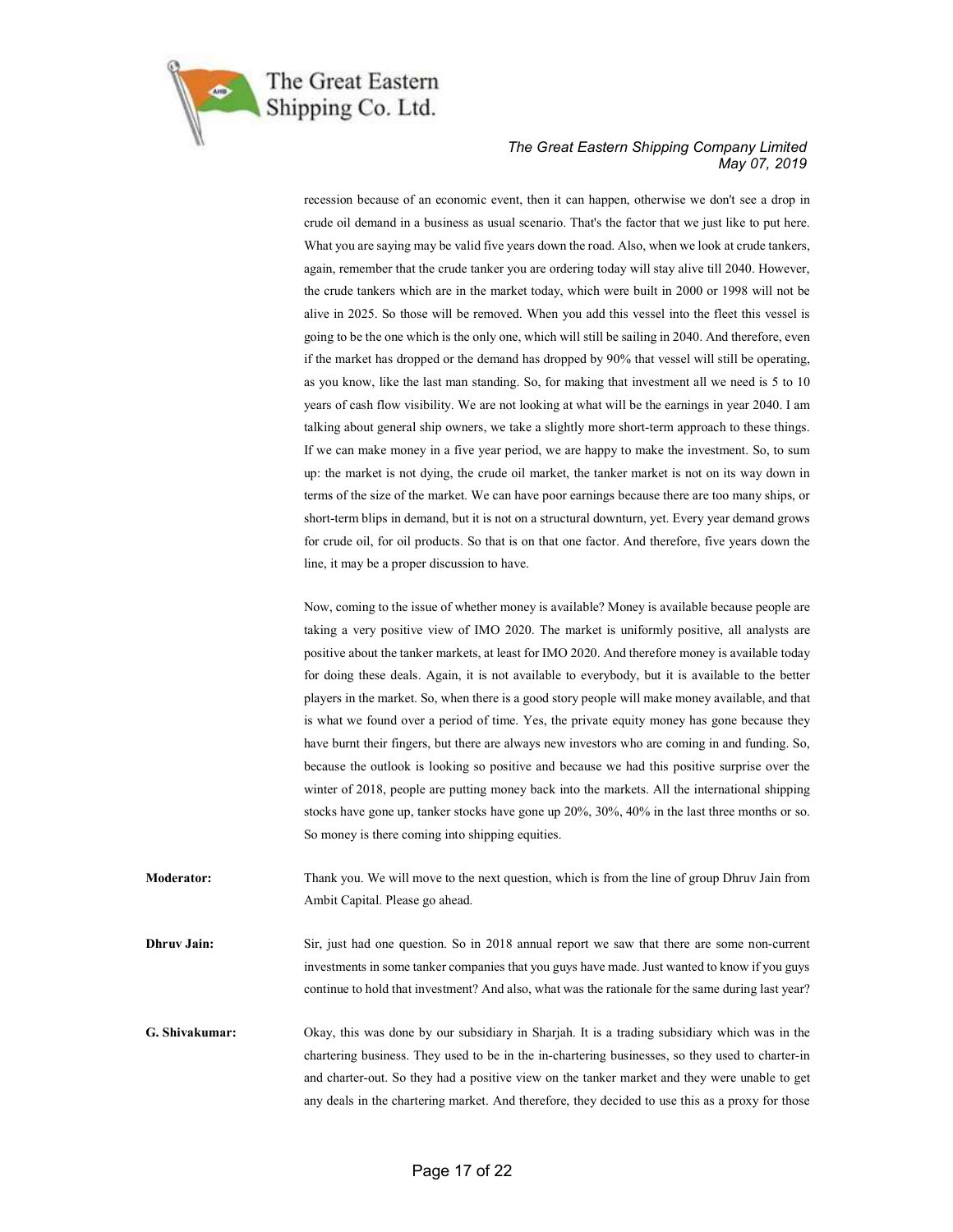

transactions. They said we need to go long on the market because we are positive on it. And so they said we will go long by buying these equities. So that was their rationale.

Dhruv Jain: And sir, do we continue to hold these shares?

G. Shivakumar: Yes, substantially most of them are being held.

Moderator: Thank you. The next question is from the line of Chaitanya Shah from Aditya Corporation. Please go ahead.

Chaitanya Shah: Hello, sir. Sir, my question is on the offshore business. What I have understood is after lot of quarters you sounded a bit positive on the offshore business. Now, what I want to ask is, if the rates go up in the offshore business, how are we going to take advantage of it, because most of our fleet I see is already in time charter, so just want to understand that?

G. Shivakumar: Yes, you are right. It is something that concerns us as well. So we don't yet see that big recovery happening. But yes, we need to provide to know that if the market suddenly goes up we have some capability to capitalize on it. So, currently, we have one anchor handler, one ROV support vessel and two M-class vessels, which are our best ships, which could come up for re-pricing in this year. And the advantage with those two MPSSVs, the M-class vessels is that they are the best vessels in our fleet in terms of the spec. And those could be open for fixing in the market. More importantly, our rigs keep coming up for re-pricing because we have contracts getting over in a staggered way. We had one rig which came off contract this year. We have one rig coming off contract early next year. We have two rigs coming off contract two years from now. So we have pricing points every year for rigs and the big impact actually comes from the rigs. So, if the market goes up in the next tender, then you will see it in our next pricing. So, every year we do one repricing. In shipping, if we saw a very weak market, we would say that we will keep all our assets spot, so we have 85% to 90% spot exposure. In offshore, you can't do that because the customer decides for what tenure they want the asset. So if the customer says I want your rig on a three year contract, it's a three year contract, you can either take the contract or you can just sit idle. And that's what we are doing, really. We would take the three year contract because we prefer that to sitting idle. And because we have staggered ends of contracts, we have a pricing every year. And so if the market goes up we will ride it on the way up.

Chaitanya Shah: Okay. And sir my next question was on the dividends that you declared. Now, this is a scenario which I think, I mean, we have declared close to Rs. 96 crores of dividend payout. Now, this is a hypothetical question. I mean, we have the balance sheet strength to declare, even double the dividend, I mean, Rs. 10 dividend or a Rs. 11 dividend, it would have hardly affected the balance sheet given the payout is just Rs. 100 crores and we have close to Rs. 3,500 of cash. I mean, I just want to understand how you sort of came at this number? And going forward if you don't do more CAPEX going forward, then do you think that the dividend payout will increase in the coming years?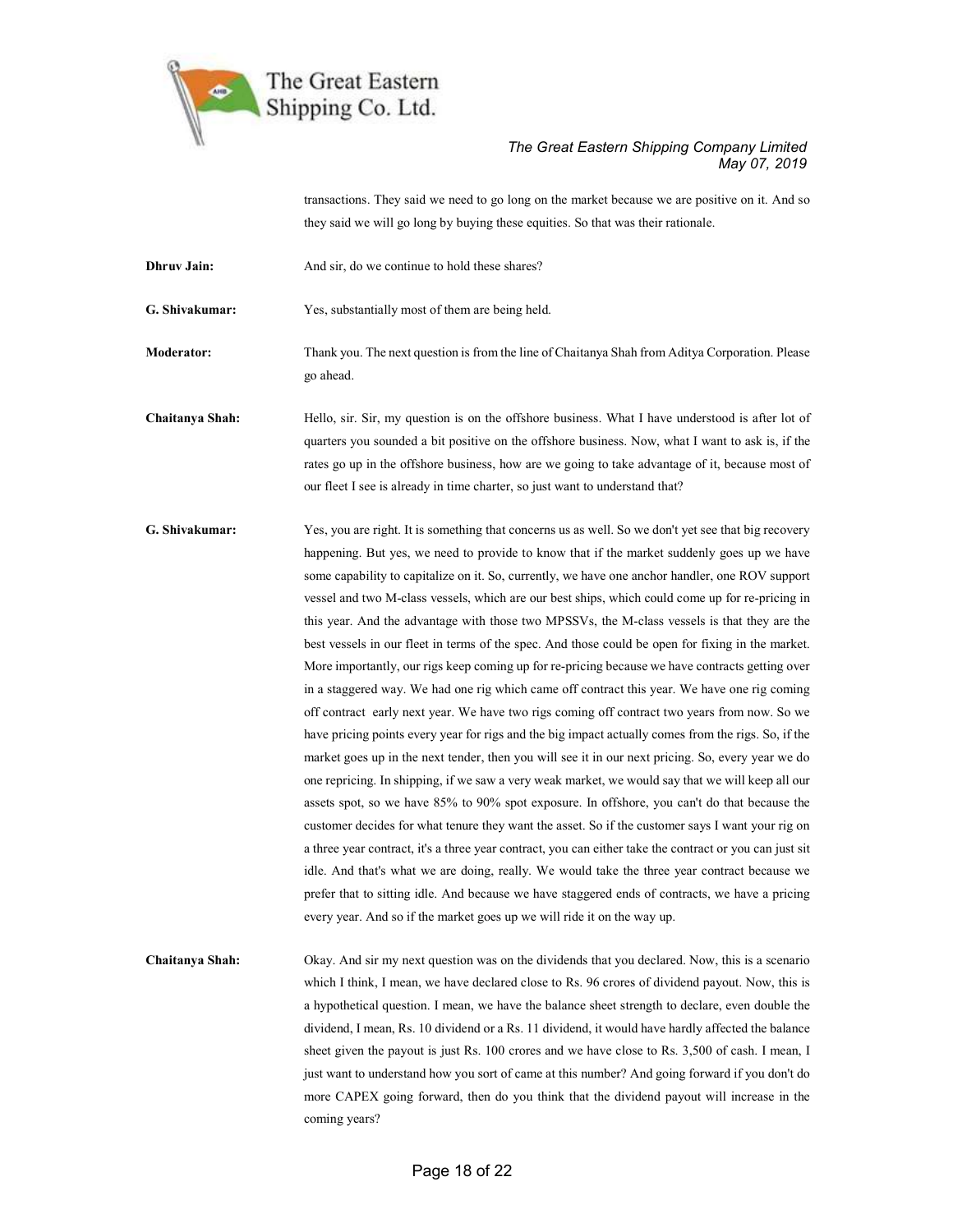

# G. Shivakumar: So a couple of things. One is, yes, we paid a dividend this year. And because the year was a bad one in terms of our P&L we reduced the dividend. We have a commitment to trying to smooth out the dividend flows to shareholders and not to pass on the volatility of the shipping markets to the shareholders. We try to smooth it out a little bit. Yes, we do have cash and 3,500 is on a consolidated basis, in a standalone balance sheet we have about Rs. 2,250 to 2,300 crores. And so we can afford to pay out more. However, I was explaining to an earlier participant, we also have our risk model, we want to keep cash. We have a fairly positive outlook on the market, but we also have a lot of repayments in this year. And we have some CAPEX that we have to do for the scrubbers. And therefore, we are keeping our money in reserve. If the market turns out the way we hope it will turn out where there is a strong banker market, then certainly dividend can be, additional dividend can be paid out. You saw the dividend payout in 2015-16, which was our last big year where we had a much higher dividend. And therefore, if we have higher free cash flows we will certainly look at paying more dividend. As to your question on why 5,40 and not some other number? There is no science to it, it is just a number that the Board felt is right. They thought that it could be appropriate. Chaitanya Shah: All right, sir. And sir this is my last question, going forward will it be safe to assume that the CAPEX intensity going forward in the next five years would be lesser than the intensity you had in the last four or five years? G. Shivakumar: It depends on the opportunity, we didn't expect the CAPEX intensity of FY17, frankly. It is just that the market gave us opportunities and we decided to take advantage. We got good quality assets cheap, and we decided to go out and buy them. If that happens again next year, we will do that. So we are a shipping company in the shipping business, if we get opportunities to invest at prices which are attractive, we will go and do that. Moderator: Thank you. Next question is from the line of Ketan Kharani, an individual investor. Please go ahead. Ketan Kharani: Good evening, sir. The question is on the IMO 2020 again, a lot was talked about it today. So, I just wish to know how GE Shipping is prepared to sail through this IMO 2020 thing? I mean, in terms scrubbers, how many scrubbers that we have already installed and how many ships? I think the portfolio of our ships is around 48, correct me if I'm wrong. So, out of those, how many scrubbers, out of so many ships how many scrubbers have been installed? And how many of them you plan to go through the cleaning method and just be with it? G. Shivakumar: Yes. So we have 48 ships currently, we have contracted to sell one which will be delivered out in this week. So we will have 47 ships. Of the 47 ships, we have decided to fit seven with scrubbers. The first of those is being installed as we speak, the testing will happen shortly in the next week or two. The others will be installed from August onwards, the other six. So that is where we are on the scrubbers. On the other 40 vessels where we don't have scrubbers, the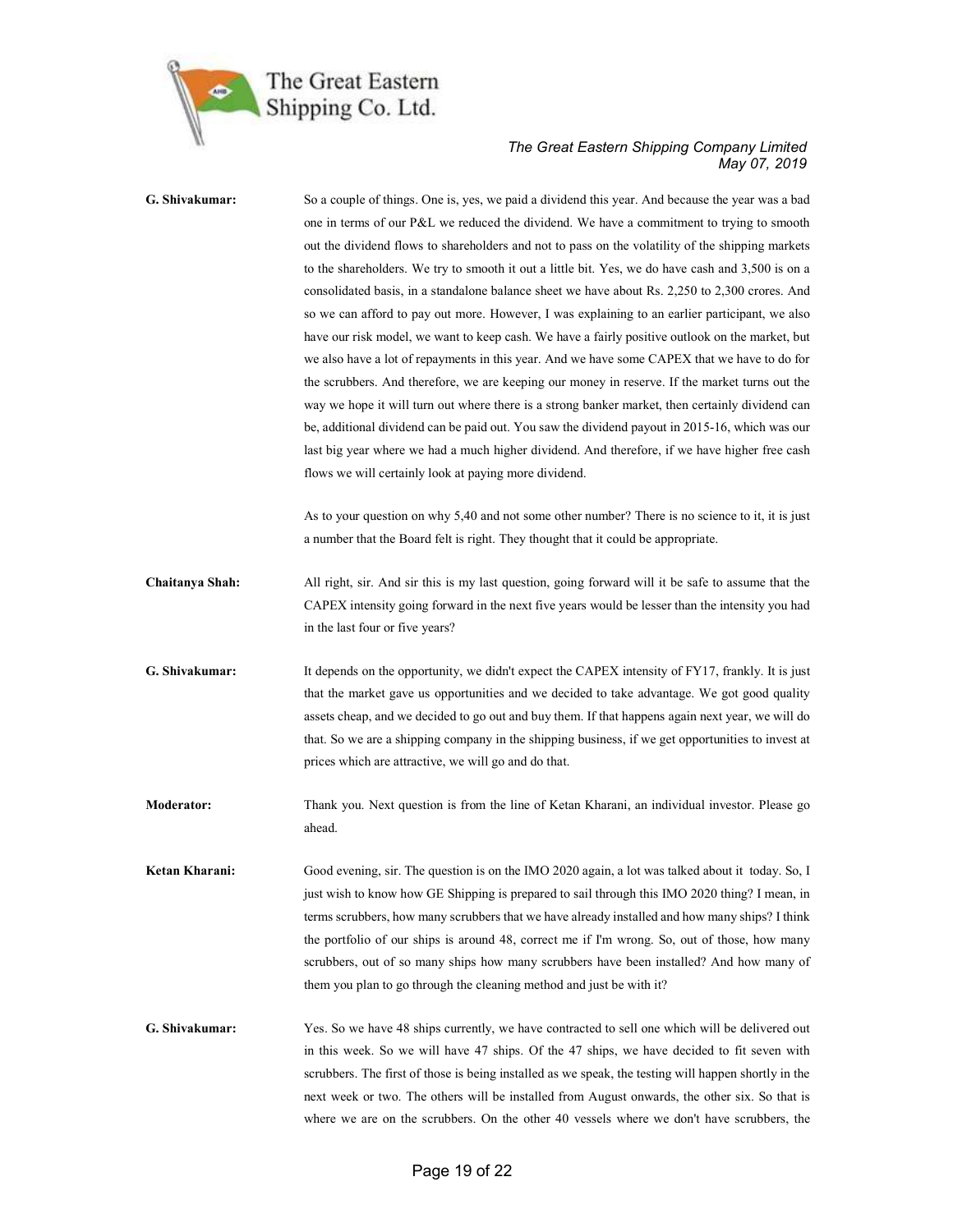

transition plan is that we just clean the tanks and prepare them for using compliant fuel, which is low sulfur fuel. So there is nothing major to do on the other ships, except that you have to plan out the cleaning very carefully, you have to test out various different kinds of fuels, because these are new products which are available in the market. We have to test them out and see whether they are compatible and whether they are safe for our engines, so which we are doing. And that's about it. So long as it is planned well and scheduled well, it should not be an issue at all.

- Ketan Kharani: So, the takeaway would be like installing a scrubber, the capital invested on installing a scrubber is expensive, then running it on the lower cleaner thing and spending higher amount on the fuel charges?
- G. Shivakumar: It depends on the ship, actually. So we are doing the scrubber installation on the ships which have a higher fuel consumption. The fuel consumption is a function, one, on the size of the ship, and the length of the voyages. So basically, you consume fuel only when you are sailing from one point to another, you don't consume much fuel when you are standing at the port waiting to discharge or actually discharging or loading cargo. So, the bigger ships typically tend to have longer voyages and have a much higher consumption of fuel. So those are the ones where it makes sense. Like every capital investment decision, we set ourselves a target for a return because this is approximately \$3 million investment on every ship where we put a scrubber. So we said, if we are investing \$3 million or whatever that number is, we need to make a return on that money also. And only these seven ships are able to pass that test. And therefore we decided, there are other ships which are sort of border line, but these are the ships which were able to pass that test. And we have a safety margin which we keep in all these things, because we want to ensure that we make that return.
- Ketan Kharani: Okay. So typically what is the timeline that the cost of scrubber will be recovered?
- G. Shivakumar: We have targeted a payback period within two and a half years. We don't think that the differential in fuel prices will last for more than three years, that is, a significant differential in fuel prices.
- Ketan Kharani: Okay. Sir, another question, oil is an important commodity, the oil prices effect a lot of, has a lot of effect on the freight rates and everything. So, any outlook on the oil for next two or three quarters?
- G. Shivakumar: Okay. Your guess is as good as mine. But we think that oil should be tightening, the supply is fairly tight. And as we go closer to IMO 2020 to end of this year, we think that there will be a progressive tightening in the oil market, especially with Iran sanctions, etc, kicking in. We don't think that that there is that much excess supply in the market to take care of these things. Venezuela itself has dropped off significantly because of the sanctions. So maybe a progressive tightening in the oil demand supply balance.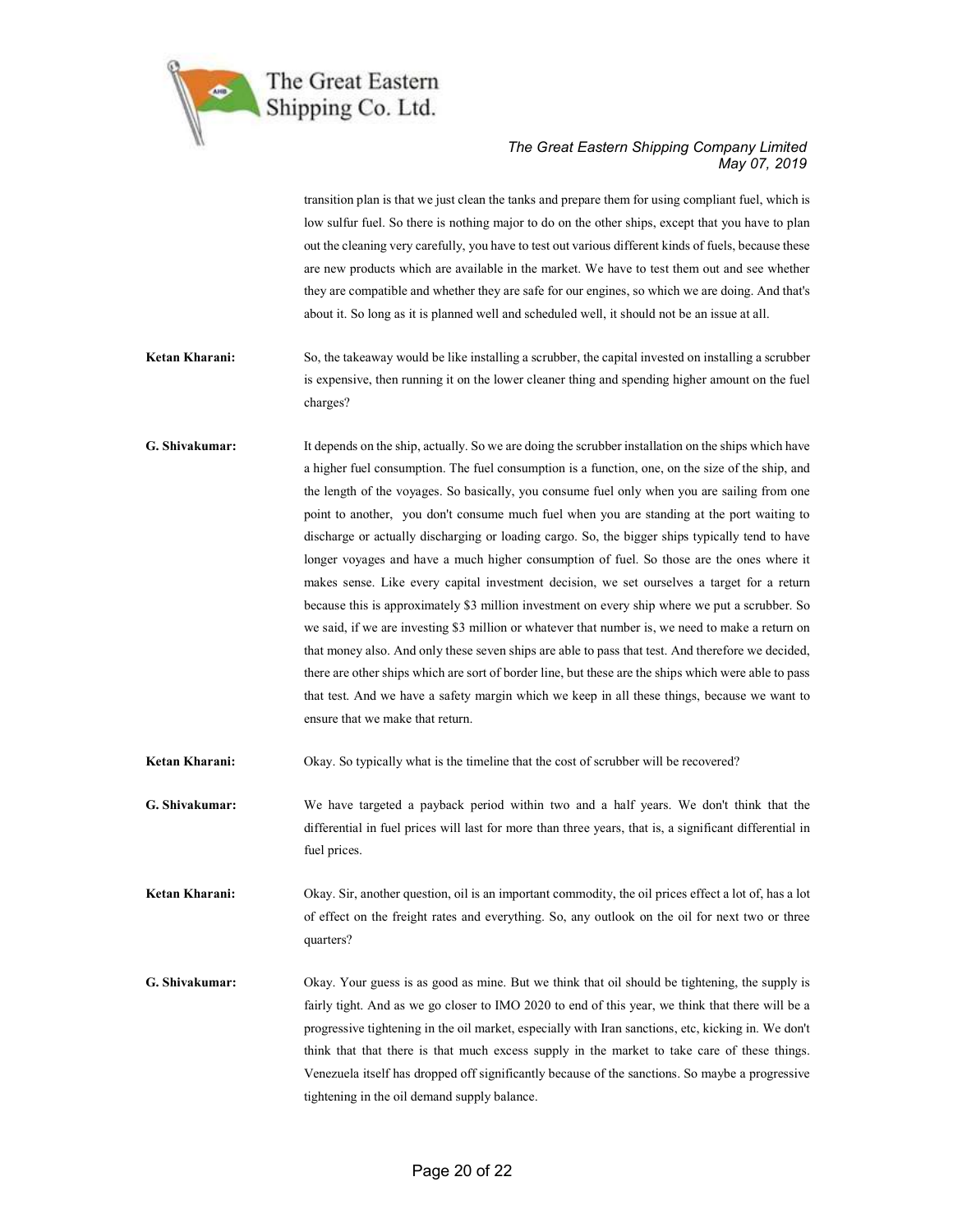

| Moderator:            | Thank you. The next question from the lineup and Bhavin Gandhi from B&K Securities. Please<br>go ahead.                                                                                                                                                                                                                                                                                                                                                                                                                                                                                                                                                                                                                                                                                                                                                                                      |
|-----------------------|----------------------------------------------------------------------------------------------------------------------------------------------------------------------------------------------------------------------------------------------------------------------------------------------------------------------------------------------------------------------------------------------------------------------------------------------------------------------------------------------------------------------------------------------------------------------------------------------------------------------------------------------------------------------------------------------------------------------------------------------------------------------------------------------------------------------------------------------------------------------------------------------|
| <b>Bhavin Gandhi:</b> | Sir, if you can just comment on the dry bulk market, how should we look at it now? When do<br>you think these volumes can get replaced, the lost volumes can get replaced?                                                                                                                                                                                                                                                                                                                                                                                                                                                                                                                                                                                                                                                                                                                   |
| G. Shivakumar:        | These lost volumes are looking tough this year. So net-net we are looking at about 40 million<br>tons lost to the market this year. We were hoping that Australia would come in at some point.<br>But it seems that that's also going to be difficult. Hopefully, this thing in Brazil gets sorted out<br>and that volume comes back at some point. If it does manage to come back then you will get a<br>really sharp bounce in the second half of this year. But we are not hopeful, because every day<br>you get, today again we got news that two mines have been shut again. So, again, the news flow<br>is very confusing, so it's tough. But generally, I think it is going to be a negative picture, as it<br>stands today. Again, every day the news changes coming out of Brazil. But as it stands, it looks<br>like (-40) is the balance for the year in terms of Iron Ore trade. |
| <b>Bhavin Gandhi:</b> | Sure. And just one more thing, if one wants to look at the forward curves of the differential<br>between diesel and FO beyond January 2020, it is not showing a sharp pick up. Any specific<br>reason you would attribute to that?                                                                                                                                                                                                                                                                                                                                                                                                                                                                                                                                                                                                                                                           |
| G. Shivakumar:        | It is at running at about 275 for calendar 2020, between HSFO and MGO. This is based on<br>Singapore pricing, right, so that is the benchmark. Today's Singapore pricing differential is about<br>\$200. So it is up from \$200 to \$275, \$280, all the way up to Cal 22 it is above \$200. Even Cal<br>22 at today's prices is somewhere around \$220, \$225. And Cal 21 is somewhere in the \$240 to<br>\$250 range. So it's above today's levels. And it's still a decent differential to have. I think it still<br>justifies the scrubber if we can get \$200 differential for three years.                                                                                                                                                                                                                                                                                             |
| <b>Bhavin Gandhi:</b> | Alright. So that three year pay back that you mentioned can be justified by this \$275 differential<br>is what you are saying?                                                                                                                                                                                                                                                                                                                                                                                                                                                                                                                                                                                                                                                                                                                                                               |
| G. Shivakumar:        | Yes, absolutely. And, yes, it will justify the scrubber investment. So long as you can get it done<br>by 1st January. Again, so every month that lose on that is obviously a reduction from your<br>payback. And you will get a payback and you will get a return also in the first three years itself.                                                                                                                                                                                                                                                                                                                                                                                                                                                                                                                                                                                      |
| <b>Bhavin Gandhi:</b> | Sure. And just one final thing on that IMO, I am not little clear on this part. So this thought on<br>the open and closed loop scrubbers, how does it make a difference, if you can just help me out<br>with that?                                                                                                                                                                                                                                                                                                                                                                                                                                                                                                                                                                                                                                                                           |
| G. Shivakumar:        | Basically, what an open loop scrubber does is that it keeps circulating water through the scrubber.<br>And you just keep pumping it out into the ocean. The closed loop scrubber does not, it is what it<br>says, it is a closed loop, it goes back into a tank, now the alkalinity of that water has got reduced<br>because you have you have sulfur dioxide in water, and therefore it become more acidic. You                                                                                                                                                                                                                                                                                                                                                                                                                                                                             |